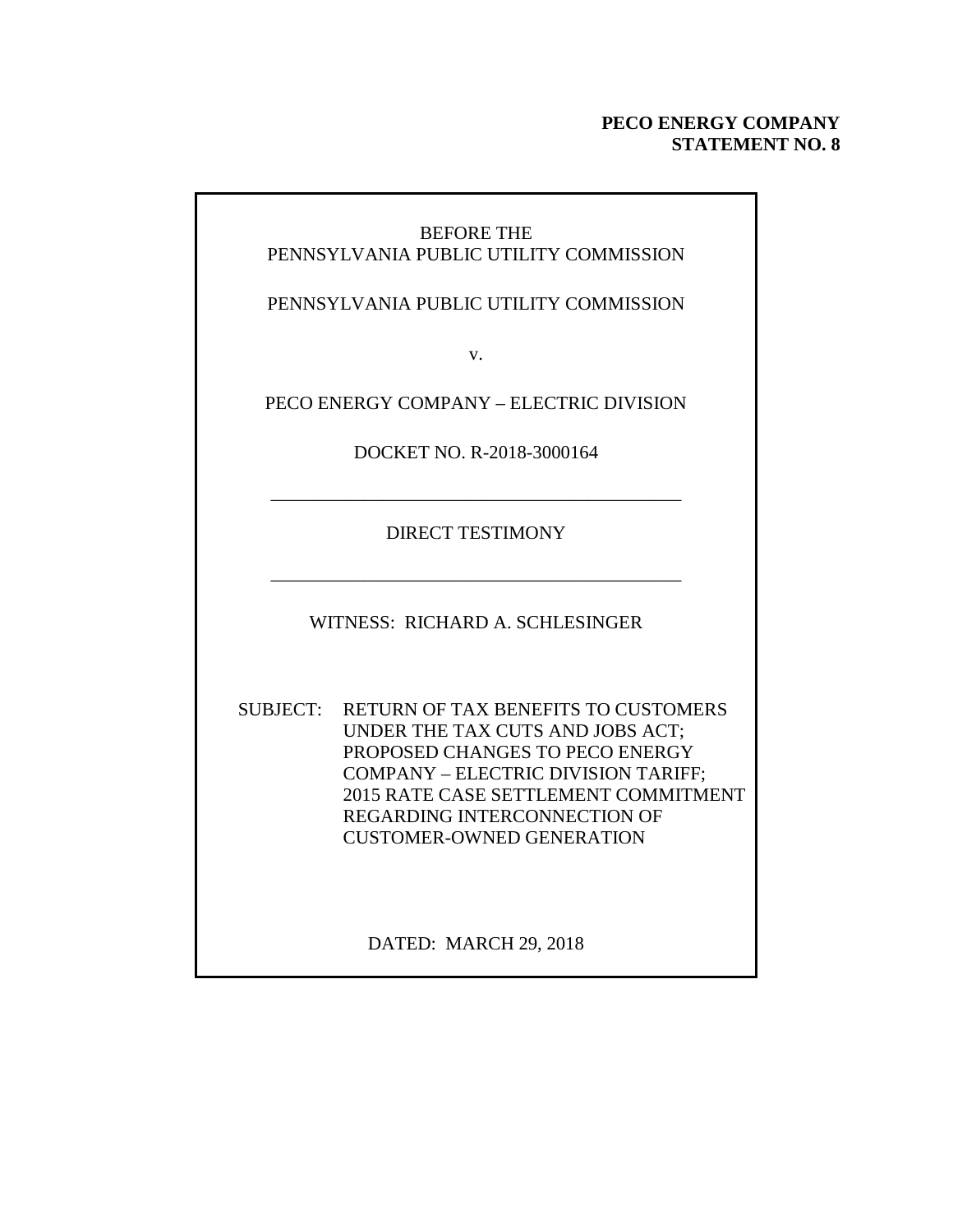### **TABLE OF CONTENTS**

| $\mathbf{I}$ . |                                                  |
|----------------|--------------------------------------------------|
| $\Pi$ .        | PECO'S PROPOSAL TO RETURN TAX BENEFITS UNDER THE |
| III.           |                                                  |
| IV.            |                                                  |
| V.             |                                                  |
| VI.            |                                                  |
| VII.           |                                                  |
| VIII.          |                                                  |
|                |                                                  |
| X.             |                                                  |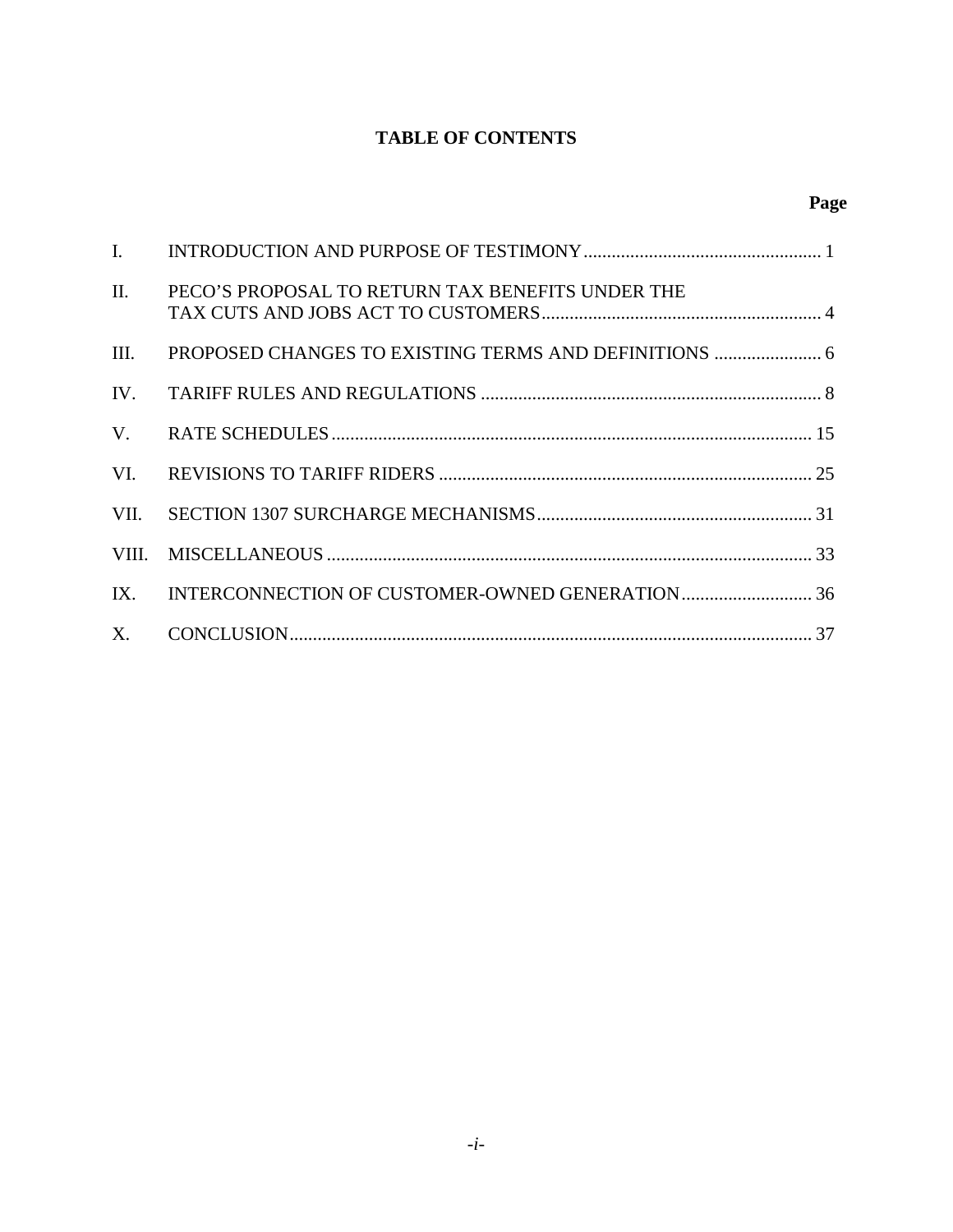| $\mathbf{1}$<br>$\overline{c}$<br>3 |    |    | <b>DIRECT TESTIMONY</b><br>OF<br><b>RICHARD A. SCHLESINGER</b>                   |
|-------------------------------------|----|----|----------------------------------------------------------------------------------|
| $\overline{4}$                      |    |    | I.<br><b>INTRODUCTION AND PURPOSE OF TESTIMONY</b>                               |
| 5                                   | 1. | Q. | Please state your name and business address.                                     |
| 6                                   |    | A. | My name is Richard A. Schlesinger. My business address is PECO Energy            |
| 7                                   |    |    | Company, 2301 Market Street, Philadelphia, Pennsylvania 19103.                   |
| 8                                   | 2. | Q. | By whom are you employed and in what capacity?                                   |
| 9                                   |    | A. | I am employed by PECO Energy Company ("PECO" or the "Company") as                |
| 10                                  |    |    | Manager, Retail Rates. In that capacity, I am responsible for the management and |
| 11                                  |    |    | oversight of PECO's electric and gas retail and supplier service tariffs, and    |
| 12                                  |    |    | oversee numerous filings with the Pennsylvania Public Utility Commission (the    |
| 13                                  |    |    | "Commission").                                                                   |
| 14                                  | 3. | Q. | Please describe your educational background.                                     |
| 15                                  |    | A. | I have a Bachelor of Science Degree in Engineering from Widener University. In   |
| 16                                  |    |    | addition, I have a Master's Degree in Business Administration from Saint         |
| 17                                  |    |    | Joseph's University.                                                             |
| 18                                  | 4. | Q. | Please describe your professional experience.                                    |
| 19                                  |    | A. | I was hired in 1986 by PECO as a System Engineer in the Plant Operations group   |
| 20                                  |    |    | supporting the Limerick Nuclear Generating Station. From 1988 to 1991, I held    |
| 21                                  |    |    | several positions of increasing responsibility supporting plant operations,      |
| 22                                  |    |    | management, and quality assurance. In 1992, I transferred into the position of   |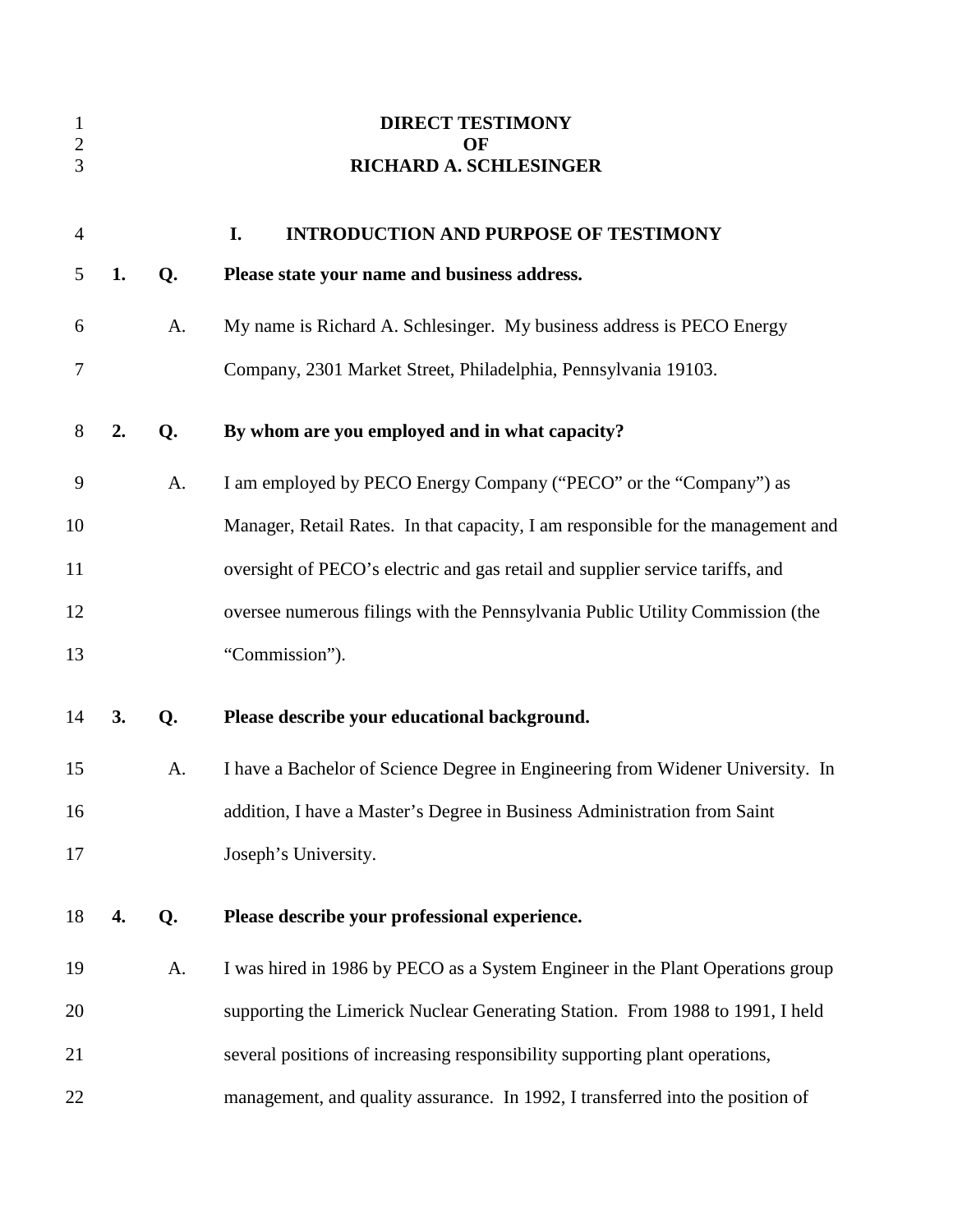| $\mathbf{1}$   |    |    | Rate Engineer in the Rates and Regulatory Affairs Group. In 1997, I was              |
|----------------|----|----|--------------------------------------------------------------------------------------|
| $\overline{2}$ |    |    | appointed to the position of Project Manager, Customer Choice Implementation,        |
| 3              |    |    | and was responsible for many regulatory activities related to the phase-in of        |
| $\overline{4}$ |    |    | electric and gas retail choice for all of PECO's two million electric and gas        |
| 5              |    |    | distribution customers. In 2000, I transferred to the Company's Customer and         |
| 6              |    |    | Marketing Services Department and served as e-Commerce Manager and then as           |
| 7              |    |    | Project Manager, overseeing various Business/Information Technology system           |
| 8              |    |    | implementations. In 2004, I returned to the Regulatory and External Affairs          |
| 9              |    |    | Department, where I served as Principal Rate Administrator.                          |
|                |    |    |                                                                                      |
| 10             |    |    | In 2009, I was promoted to my current position of Manager of Retail Rates. My        |
| 11             |    |    | responsibilities as Manager of Retail Rates include oversight of PECO's gas and      |
| 12             |    |    | electric tariffs as well as over one hundred filings annually with the Commission.   |
| 13             |    |    | In addition, I address regulatory issues involving distributed generation, including |
| 14             |    |    | interconnection applications and associated reporting.                               |
| 15             | 5. | Q. | What is the purpose of your testimony?                                               |
| 16             |    | A. | My testimony will address proposed changes to PECO's Tariff Electric-Pa.             |
| 17             |    |    | P.U.C. No. 5 ("Tariff No. 5") that have been incorporated in the Company's           |
| 18             |    |    | proposed Tariff Electric-Pa. P.U.C. No. 6 ("Tariff No. 6") filed in this case. My    |
| 19             |    |    | testimony is divided into several parts. First, I will explain PECO's proposed       |
| 20             |    |    | Federal Tax Adjustment Credit ("FTAC"), which will refund to customers the           |
| 21             |    |    | amount of PECO's reduced tax expense in 2018 resulting from Tax Cuts and Jobs        |
| 22             |    |    | Act (the "TCJA"). The amount of the refund is projected to be \$68 million under     |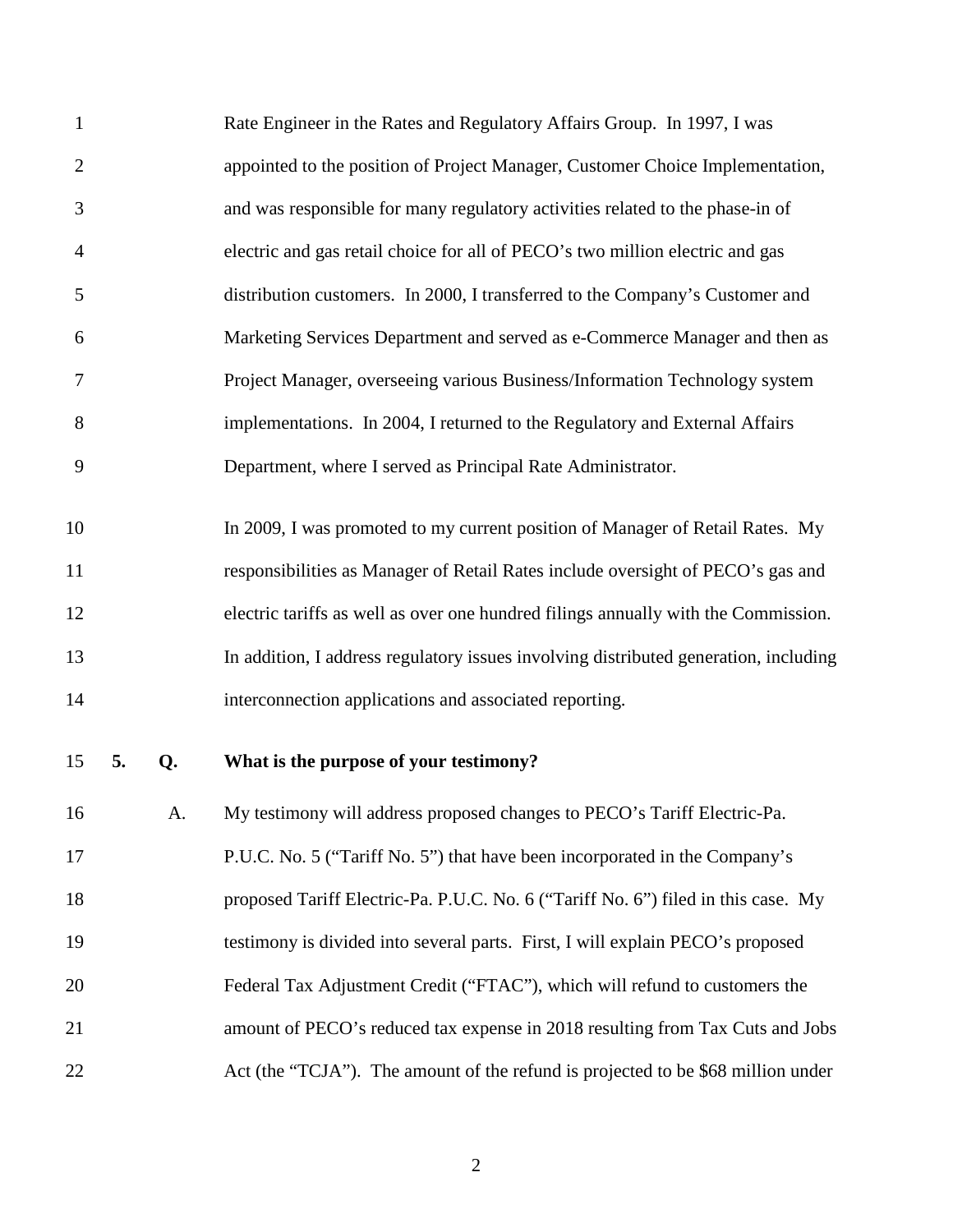| $\mathbf{1}$   |    |    | PECO's existing rates. Second, I describe proposed changes to Tariff No. 5          |
|----------------|----|----|-------------------------------------------------------------------------------------|
| $\overline{2}$ |    |    | consisting of revisions to: $(1)$ terms and definitions; $(2)$ tariff rules and     |
| 3              |    |    | regulations; (3) rate schedules; (4) riders; (5) existing 1307 surcharge            |
| $\overline{4}$ |    |    | mechanisms; and (6) various miscellaneous provisions. Finally, I will discuss the   |
| 5              |    |    | processing times for certificates of completion under the Company's terms and       |
| 6              |    |    | conditions for interconnection of customer-owned generation as revised in           |
| 7              |    |    | accordance with the settlement of PECO's 2015 base rate case.                       |
| 8              | 6. | Q. | Mr. Schlesinger, have you submitted testimony previously before the                 |
| 9              |    |    | <b>Commission?</b>                                                                  |
| 10             |    | A. | Yes. I submitted testimony in support of PECO's Phase I, Phase II and Phase III     |
| 11             |    |    | Energy Efficiency and Conservation ("EE&C") Plans (P-2008-2062740, M-2009-          |
| 12             |    |    | 2093215, M-2015-2515691). In addition, I submitted testimony in support of the      |
| 13             |    |    | Company's Market Rate Transition Energy Efficiency Package (P-2008-2062740)         |
| 14             |    |    | and its Residential Real-Time Pricing Program (P-2008-2032333). I submitted         |
| 15             |    |    | direct and rebuttal testimony in PECO's 2015 base rate case at Docket No. R-        |
| 16             |    |    | 2015-2468981.                                                                       |
| 17             | 7. | Q. | Are you sponsoring any exhibits in this case?                                       |
| 18             |    | A. | No. However, as explained by Mr. Kehl in PECO Statement No. 7, the various          |
| 19             |    |    | tariff changes that I am identifying and explaining are reflected in blacklining of |
| 20             |    |    | the relevant pages of the Company's proposed Tariff No. 6 that Mr. Kehl is          |
| 21             |    |    | sponsoring as PECO Exhibit MK-2. Accordingly, I will refer to PECO Exhibit          |
| 22             |    |    | MK-2 in certain points in my testimony.                                             |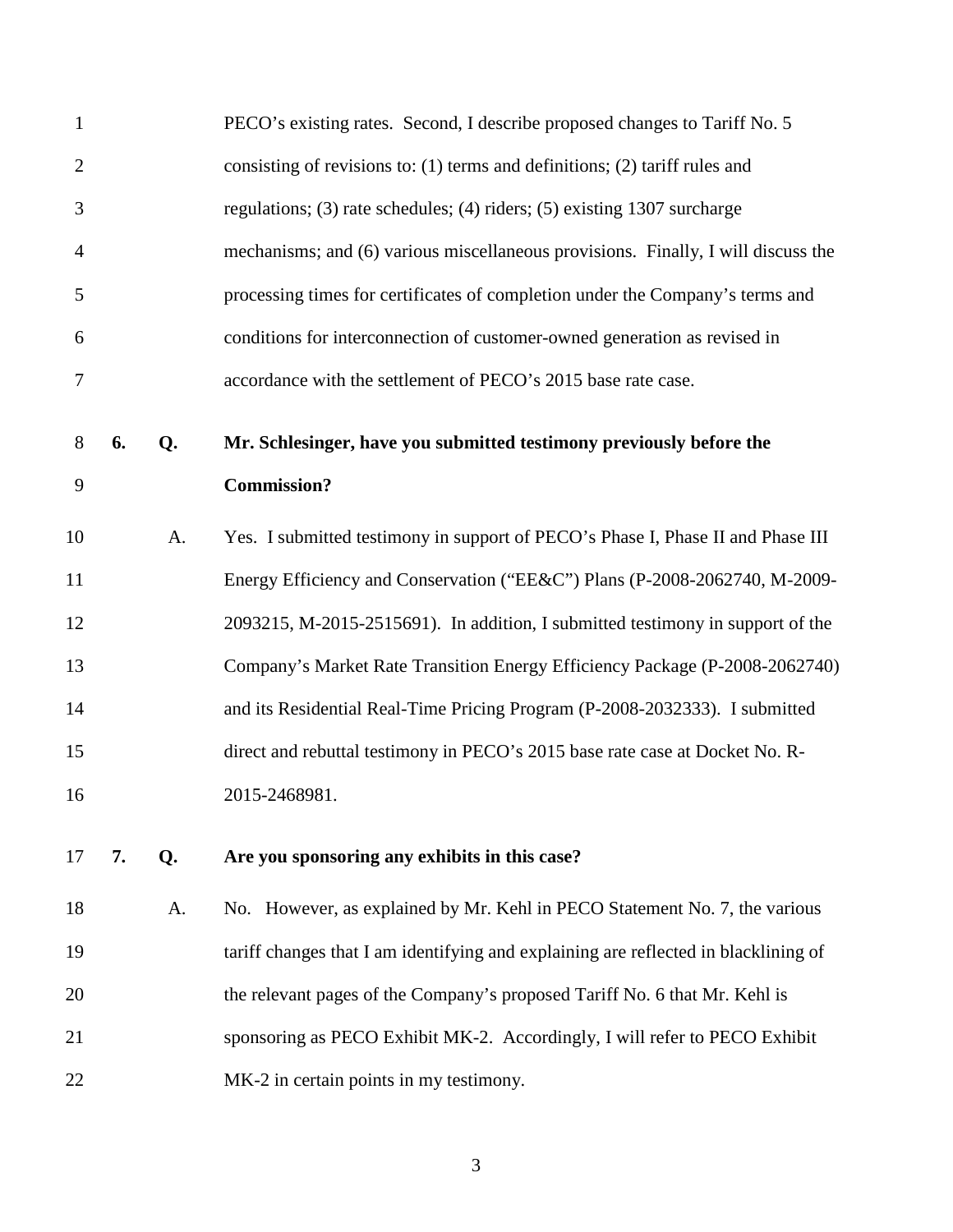| $\mathbf{1}$<br>$\overline{2}$ |    | II. | PECO'S PROPOSAL TO RETURN TAX BENEFITS UNDER<br>THE TAX CUTS AND JOBS ACT TO CUSTOMERS |
|--------------------------------|----|-----|----------------------------------------------------------------------------------------|
| 3                              | 8. | Q.  | How does PECO propose to respond to the TCJA, which became effective as                |
| $\overline{4}$                 |    |     | of January 1, 2018, and reduced PECO's tax expense?                                    |
| 5                              |    | A.  | PECO is proposing a reconcilable surcharge mechanism – the $FTAC - to$                 |
| 6                              |    |     | expeditiously refund the amount of PECO's 2018 federal tax expense resulting           |
| 7                              |    |     | from the TCJA to customers.                                                            |
| 8                              |    |     | By way of background, the TCJA amended or repealed various provisions of the           |
| 9                              |    |     | Tax Reform Act of 1986 and resulted in a reduction of the current corporate            |
| 10                             |    |     | federal tax rate from 35% to 21%. By Secretarial Letter dated February 12, 2018        |
| 11                             |    |     | ("TCJA Secretarial Letter"), the Commission initiated a proceeding at Docket No.       |
| 12                             |    |     | M-2018-2641242 to "determine the effects of the TCJA on the tax liabilities of         |
| 13                             |    |     | the Commission-regulated public utilities for 2018 and future years and the            |
| 14                             |    |     | feasibility of reflecting such impacts in the rates charged to Pennsylvania utility    |
| 15                             |    |     | ratepayers."                                                                           |
| 16                             |    |     | After completing its initial review of comments submitted in response to the           |
| 17                             |    |     | TCJA Secretarial Letter, the Commission entered an Order on March 15, 2018,            |
| 18                             |    |     | pursuant to Section 1310 (d) of the Public Utility Code, directing PECO and other      |
| 19                             |    |     | utilities to designate their existing rates and riders as temporary rates (the         |
| 20                             |    |     | "Temporary Rate Order"). In compliance with the Temporary Rate Order, PECO             |
| 21                             |    |     | filed a supplement to Tariff No. 5 establishing temporary rates on March 16,           |
| 22                             |    |     | 2018.                                                                                  |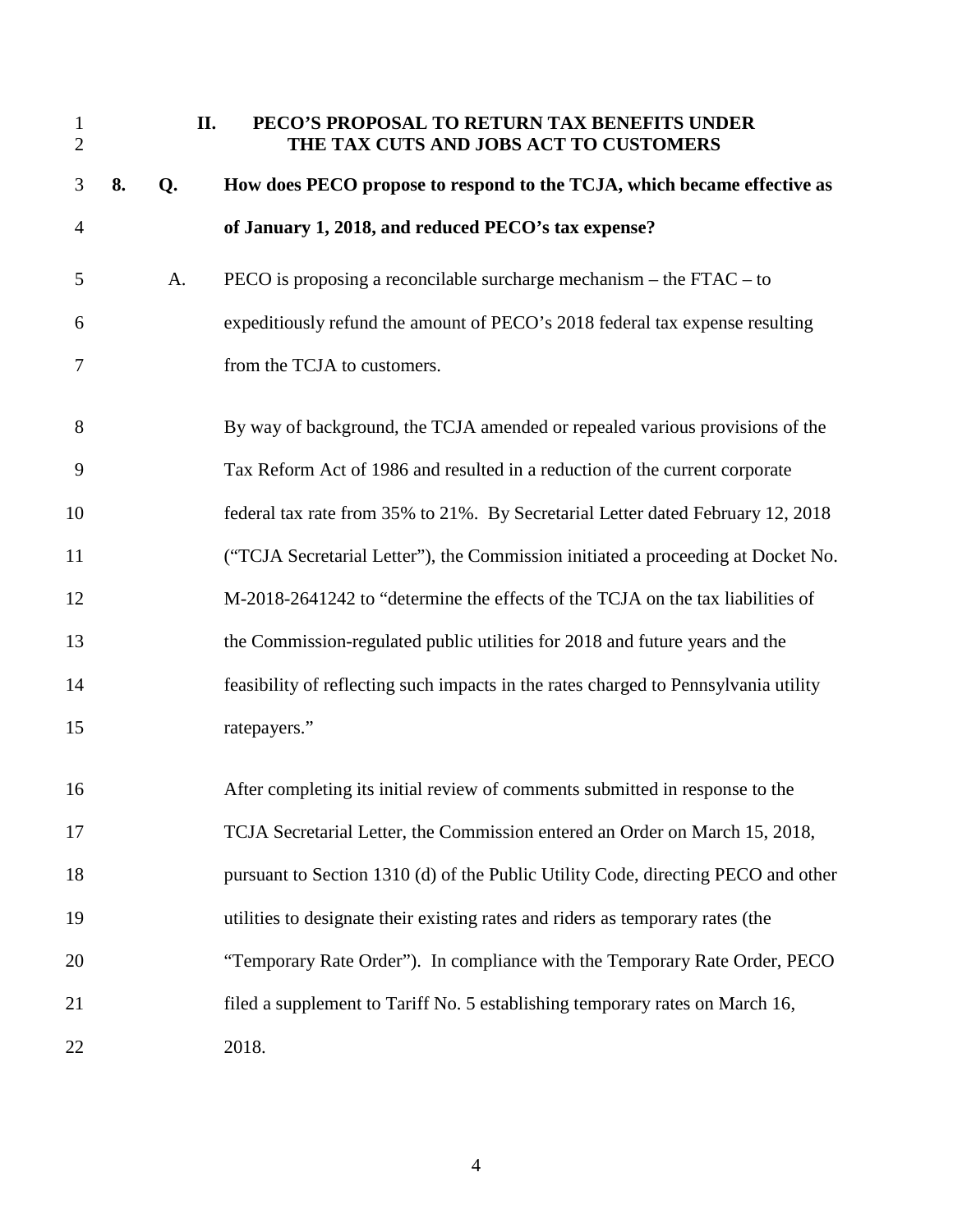1 Because the lower federal corporate income tax rate provided in the TCJA was 2 effective January 1, 2018, PECO is proposing to return the associated 2018 tax 3 benefits to customers through the FTAC. The Company's proposed methods to 4 incorporate the effects of the TCJA into PECO's base rates from 2019 forward are 5 described by Mr. Yin in PECO Statement No. 3.

#### 6 **9. Q. Please describe PECO's proposed FTAC.**

7 A. The FTAC is a reconcilable Section 1307 adjustment clause that will function 8 similarly to PECO's existing State Tax Adjustment Surcharge ("STAS"). The 9 FTAC will be computed annually and will be available to address any future 10 changes in the federal income tax rate.

11 For 2018, the FTAC will be based on the difference in total annual revenue 12 requirement before and after implementing the TCJA, and the calculation will 13 reflect the reduction in required revenues (estimated to be approximately \$68 14 million). The reduction in required revenues will be divided by the estimated 15 annual applicable base revenues to develop the FTAC that will be applied to 16 customers' bills for service rendered during the applicable twelve-month period. 17 The difference between the actual reduction in required revenue and the reduction 18 in revenues produced by the FTAC as applied will be subject to refund or 19 recovery in an annual revision to the FTAC. For consistency with other 20 Commission-approved 1307 surcharge mechanisms, including PECO's 21 Generation Supply Adjustment (GSA) and Transmission Service Charge (TSC), 22 the interest rate on the over or under disbursement will be applied at the prime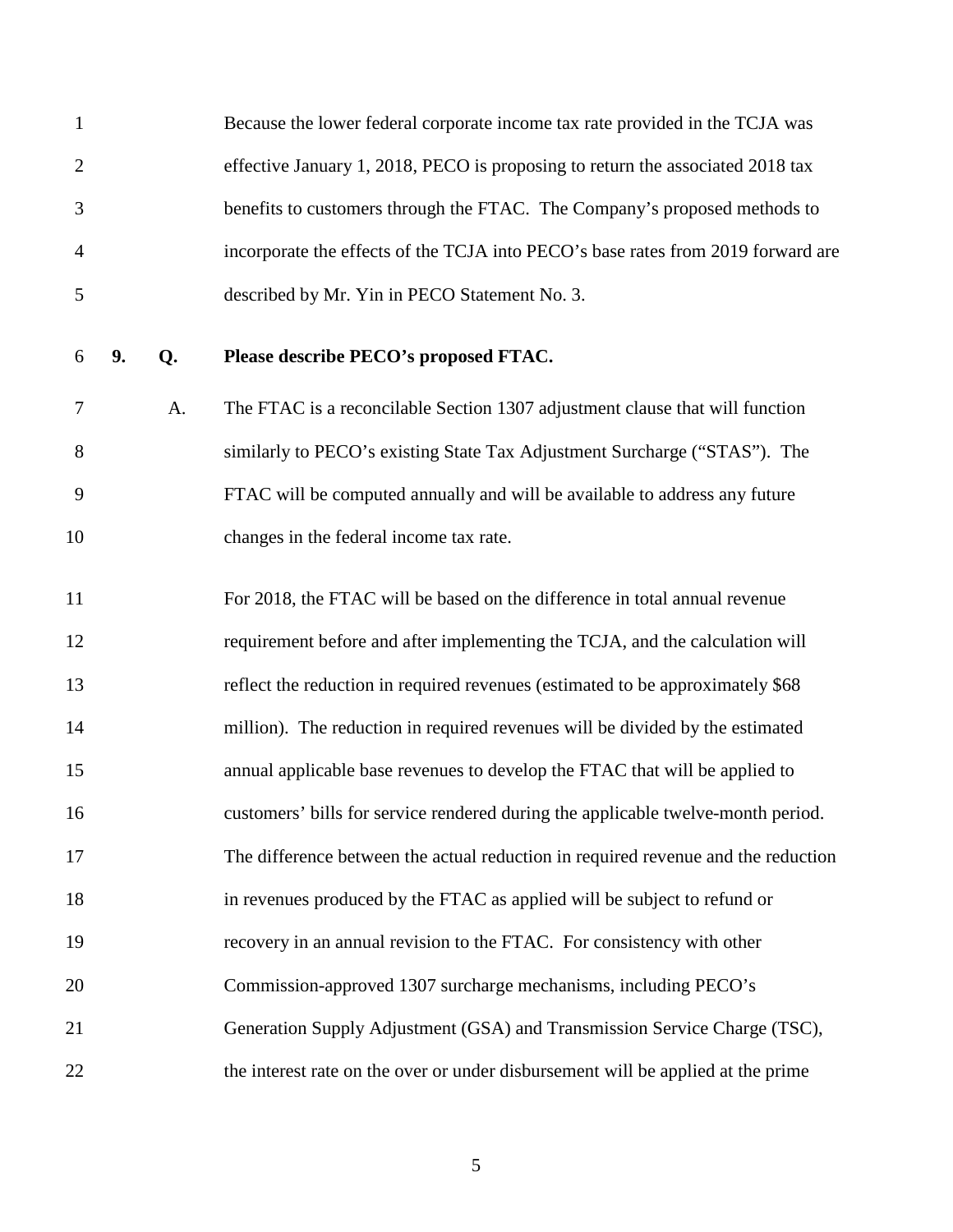| $\mathbf{1}$   |     |    | rate of interest for commercial banking, not to exceed the legal rate of interest, in |
|----------------|-----|----|---------------------------------------------------------------------------------------|
| $\overline{2}$ |     |    | effect on the last day of the month the over-disbursement or under-disbursement       |
| 3              |     |    | occurs, as reported in the Wall Street Journal. For any over/under credit balance     |
| $\overline{4}$ |     |    | that remains after the initial twelve-month refund period for the 2018 tax benefits,  |
| 5              |     |    | the Company may propose additional FTAC adjustments to ensure that the                |
| 6              |     |    | balance is eliminated.                                                                |
| 7              |     |    | An annual reconciliation statement will be submitted to the Commission each           |
| 8              |     |    | year, and a final reconciliation statement will be filed within 30 days after the     |
| 9              |     |    | final over/under balance has been eliminated. The FTAC revenues and                   |
| 10             |     |    | reconciliation will be subject to audit by the Commission's Bureau of Audits.         |
| 11             |     |    | The FTAC has been included in the Company's proposed Tariff No. 6 (see                |
| 12             |     |    | Exhibit MK-2) and references to the application of the FTAC have been included        |
| 13             |     |    | in the rate schedules to which it is proposed to apply.                               |
| 14<br>15       |     |    | III.<br>PROPOSED CHANGES TO EXISTING<br><b>TERMS AND DEFINITIONS</b>                  |
| 16             | 10. | Q. | Please explain why PECO is proposing to add a definition for the term                 |
| 17             |     |    | "Interest Index".                                                                     |
| 18             |     | A. | Rule $5.6$ – Interest On Deposit – consists of two parts (A) and (B) that specify the |
| 19             |     |    | interest the Company will pay on residential and commercial/industrial customer       |
| 20             |     |    | deposits, respectively. Part (B) of Tariff Rule 5.6 provides that interest will be    |
| 21             |     |    | paid "at the lower of the Interest Index or six percent" without defining the term    |
| 22             |     |    | "Interest Index." Therefore, PECO proposes to add the definition of "Interest"        |
| 23             |     |    | Index," as follows: "An annual interest rate determined by the average of one-        |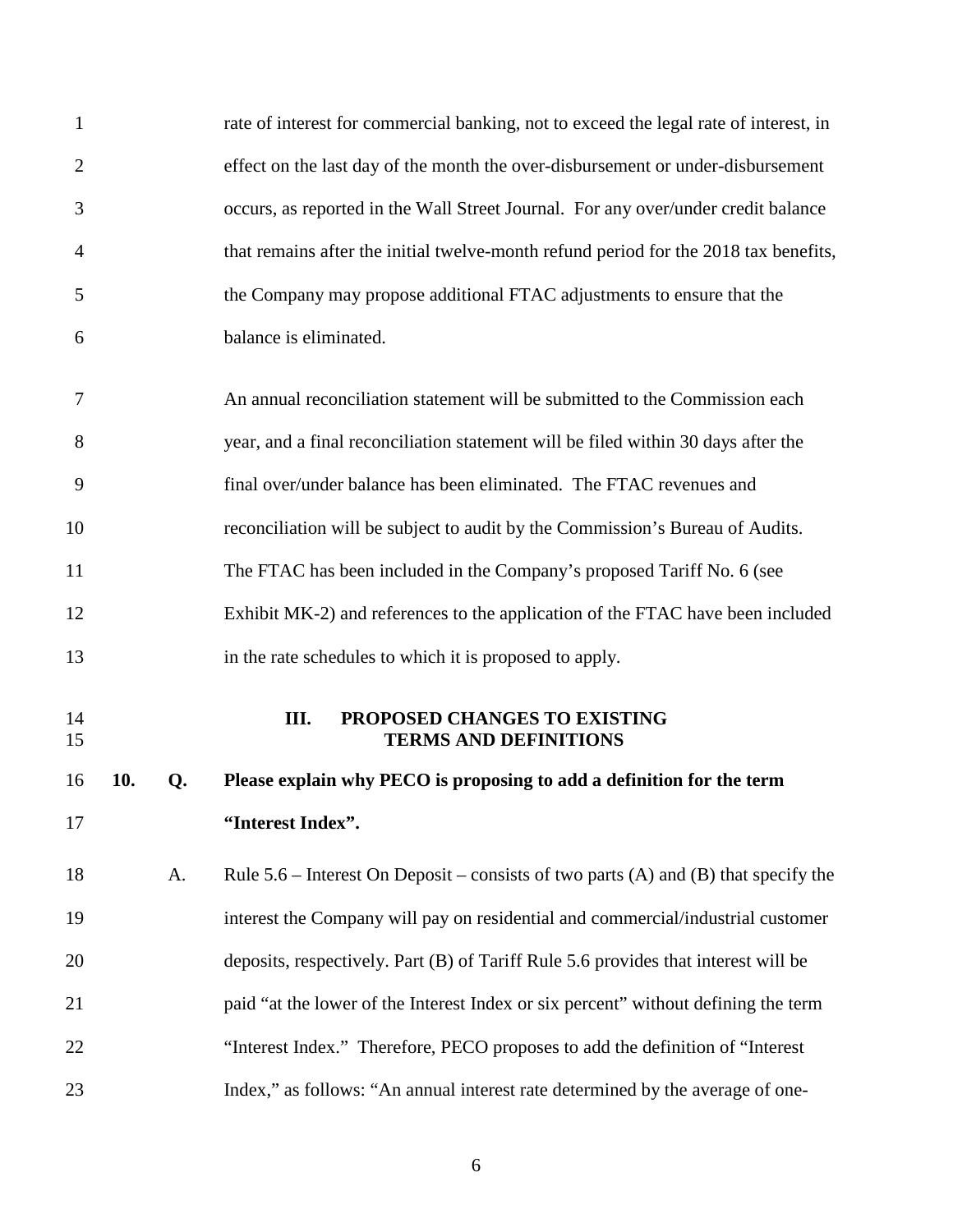| $\mathbf{1}$   |     |    | year Treasury Bills for September, October and November of the previous year."        |
|----------------|-----|----|---------------------------------------------------------------------------------------|
| $\overline{2}$ |     |    | The Interest Index is calculated based on data obtained from the Daily Treasury       |
| 3              |     |    | Bill Rates page of the US Department of Treasury's website. The Company's             |
| $\overline{4}$ |     |    | proposed definition is consistent with the defined term used in the Company's         |
| 5              |     |    | Electric Generation Supplier Tariff (Electric Pa P.U.C. No S 1, Supp. 27, p. 6)       |
| 6              |     |    | and the Electric Generation Supplier Tariffs of other electric distribution           |
| $\tau$         |     |    | companies ("EDCs").                                                                   |
| 8              | 11. | Q. | Please describe the revisions PECO is proposing to subsection (c) of the              |
| 9              |     |    | definition of "Standard Polyphase Secondary Service" regarding the                    |
| 10             |     |    | availability of this service to customers.                                            |
| 11             |     |    | The definition for service that is "nominally 120/208 volts, 3-phase, 4 wires"        |
| 12             |     |    | currently limits service capacity to 750 kVA for transformers located inside or       |
| 13             |     |    | outside the customer's building. The definition further provides that, for the        |
| 14             |     |    | capacity to exceed this limit, the only rate option available to the customer is      |
| 15             |     |    | High-Tension Service, or Rate HT. PECO is expanding this provision to align           |
| 16             |     |    | with its current business practices. Specifically, the definition is being revised to |
| 17             |     |    | permit customers with demands up to 1,500 kVA from transformers located               |
| 18             |     |    | outside the building to request service at 277/480 volts, 3-phase, 4-wires as an      |
| 19             |     |    | alternative to Rate HT. For consistency, PECO is proposing the same change to         |
| 20             |     |    | the availability provision of General Service, or Rate GS, for service that is        |
| 21             |     |    | "nominally 120/208 volts, 3-phase, 4 wires."                                          |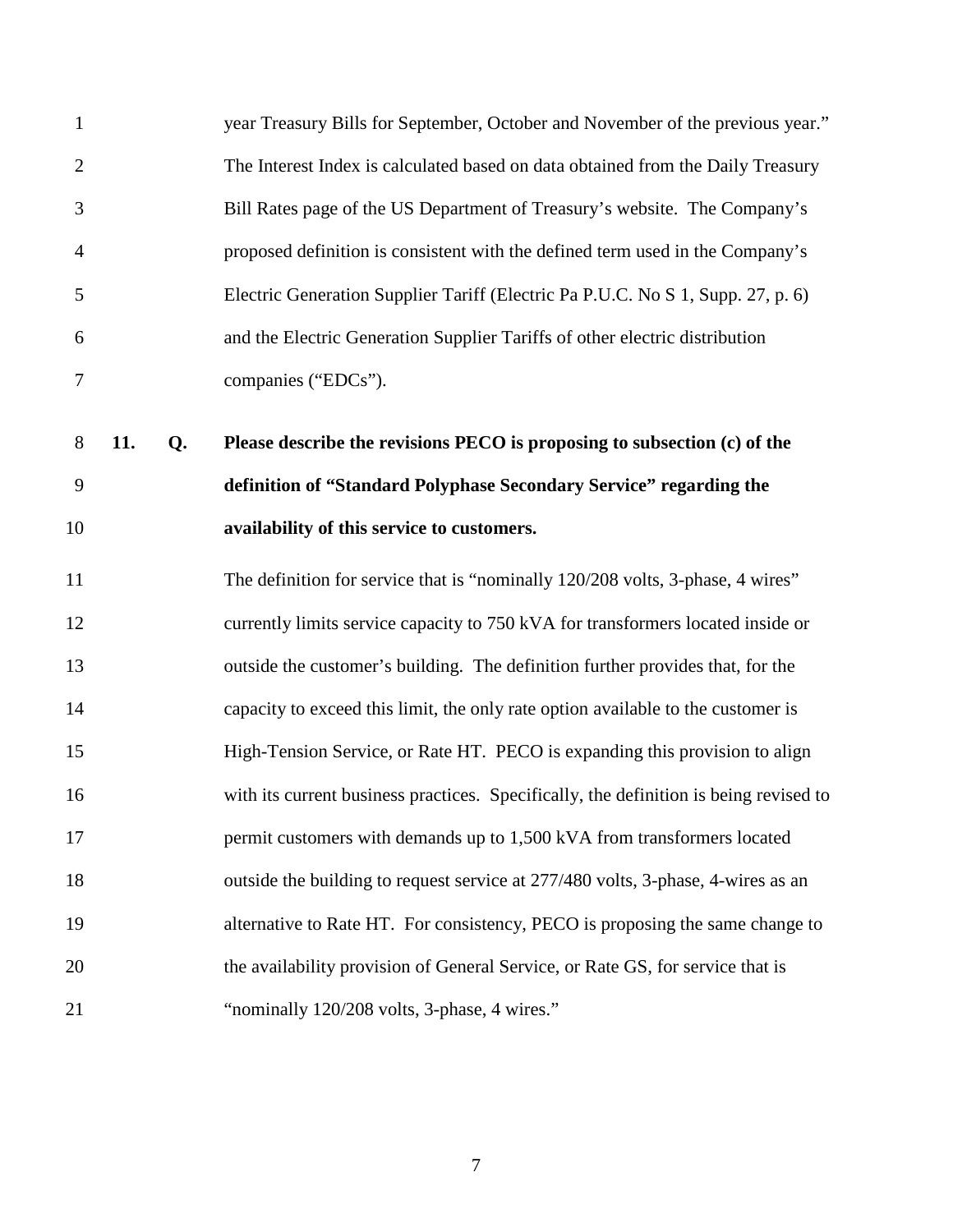| $\mathbf{1}$   |     |    | IV.<br><b>TARIFF RULES AND REGULATIONS</b>                                         |
|----------------|-----|----|------------------------------------------------------------------------------------|
| $\overline{2}$ | 12. | Q. | Please describe revisions that PECO is proposing regarding the standard            |
| 3              |     |    | service that PECO provides to customer premises.                                   |
| $\overline{4}$ |     | A. | PECO's current definition of "Standard Polyphase Service" states that "[o]nly one  |
| 5              |     |    | service is available to a building." In describing single-point delivery, however, |
| 6              |     |    | Rule 2.2 of the Company's Rules and Regulations implies that PECO can install      |
| 7              |     |    | one or more additional services at other points of consumption. Pursuant to Rule   |
| 8              |     |    | 2.2, PECO has granted customer requests to install additional services in this     |
| 9              |     |    | manner after reasonably determining that it is feasible to do so. Therefore, PECO  |
| 10             |     |    | is proposing the following three related tariff revisions to clarify its standard  |
| 11             |     |    | operating practice:                                                                |
| 12             |     |    | 1.<br>First, PECO is proposing to revise the definition of                         |
| 13             |     |    | "standard polyphase secondary" service by adding that the                          |
| 14             |     |    | Company will provide standard service to customer                                  |
| 15             |     |    | premises containing multiple buildings in accordance with                          |
| 16             |     |    | Tariff Rule 2.2.                                                                   |
| 17             |     |    | Second, PECO is proposing to revise Rule 2.2 of its Rules<br>2.                    |
| 18             |     |    | and Regulations to make clear that additional service                              |
| 19             |     |    | installations may only be provided where PECO, in the                              |
| 20             |     |    | exercise of its sole discretion, determines that is feasible to                    |
| 21             |     |    | do so.                                                                             |
| 22             |     |    | 3.<br>Third, PECO is proposing a related change to Rule 3.7,                       |
| 23             |     |    | which describes nonstandard service, by adding the                                 |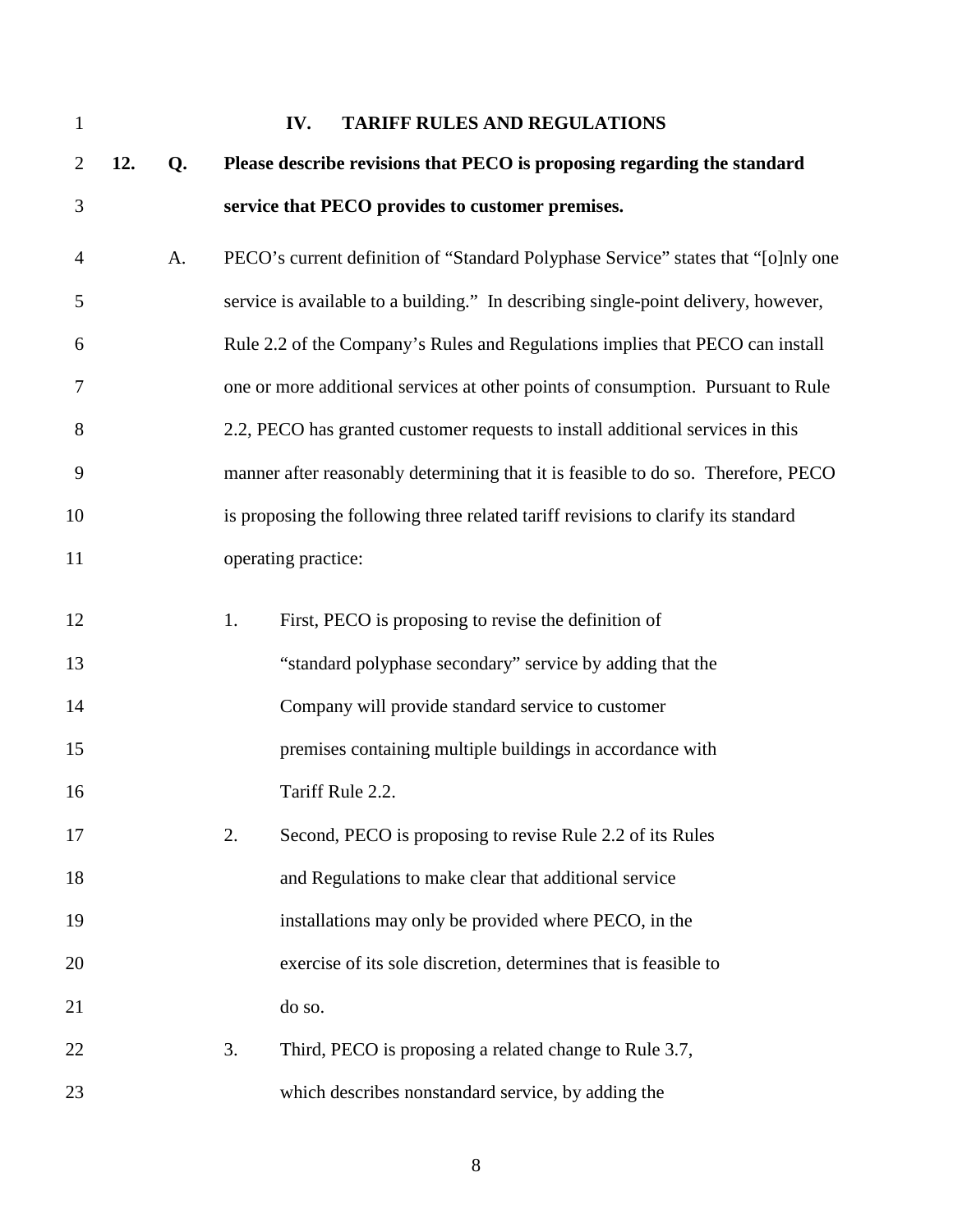| $\mathbf{1}$   |     |    | following condition: "(5) Situations where extenuating                               |
|----------------|-----|----|--------------------------------------------------------------------------------------|
| $\overline{2}$ |     |    | circumstances exist in the Company's sole judgment                                   |
| 3              |     |    | whereby the Company agrees to provide multiple services                              |
| $\overline{4}$ |     |    | to one customer located on a premises."                                              |
| 5              | 13. | Q. | Please describe the revision PECO is proposing to Rule 2.5 of its Rules and          |
| 6              |     |    | Regulations dealing with single-phase service up to 150 kVA.                         |
| 7              |     | A. | This rule is being revised to reflect the fact that customers can have generation as |
| 8              |     |    | well as "loads." Accordingly, PECO proposes to revise Rule 2.5 to clarify that       |
| 9              |     |    | the rule applies to both demand and parallel-generation facilities. For              |
| 10             |     |    | consistency, PECO is also adding new references to "parallel generating capacity"    |
| 11             |     |    | in the definition of "Service" and Rate GS where references to "service capacity"    |
| 12             |     |    | currently exist.                                                                     |
| 13             | 14. | Q. | Please describe the revision PECO is proposing to Rule 4.2 of its Rules and          |
| 14             |     |    | <b>Regulations.</b>                                                                  |
| 15             |     |    | Rule 4.2, which addresses service contracts, currently provides that an applicant    |
| 16             |     |    | for service "shall abide by these Rules and Regulations and the standard             |
| 17             |     |    | requirements of the Company." PECO proposes to clarify Rule 4.2 by adding,           |
| 18             |     |    | after "standard requirements of the Company," the following: "including but not      |
| 19             |     |    | limited to those in PECO's Electric Service Requirements Manual ("Blue Book"),       |
| 20             |     |    | Builder's Handbook, Interconnection Guidelines ("Yellow Book" and "Gray              |
| 21             |     |    | Book"), and other additional requirements that PECO will provide upon request."      |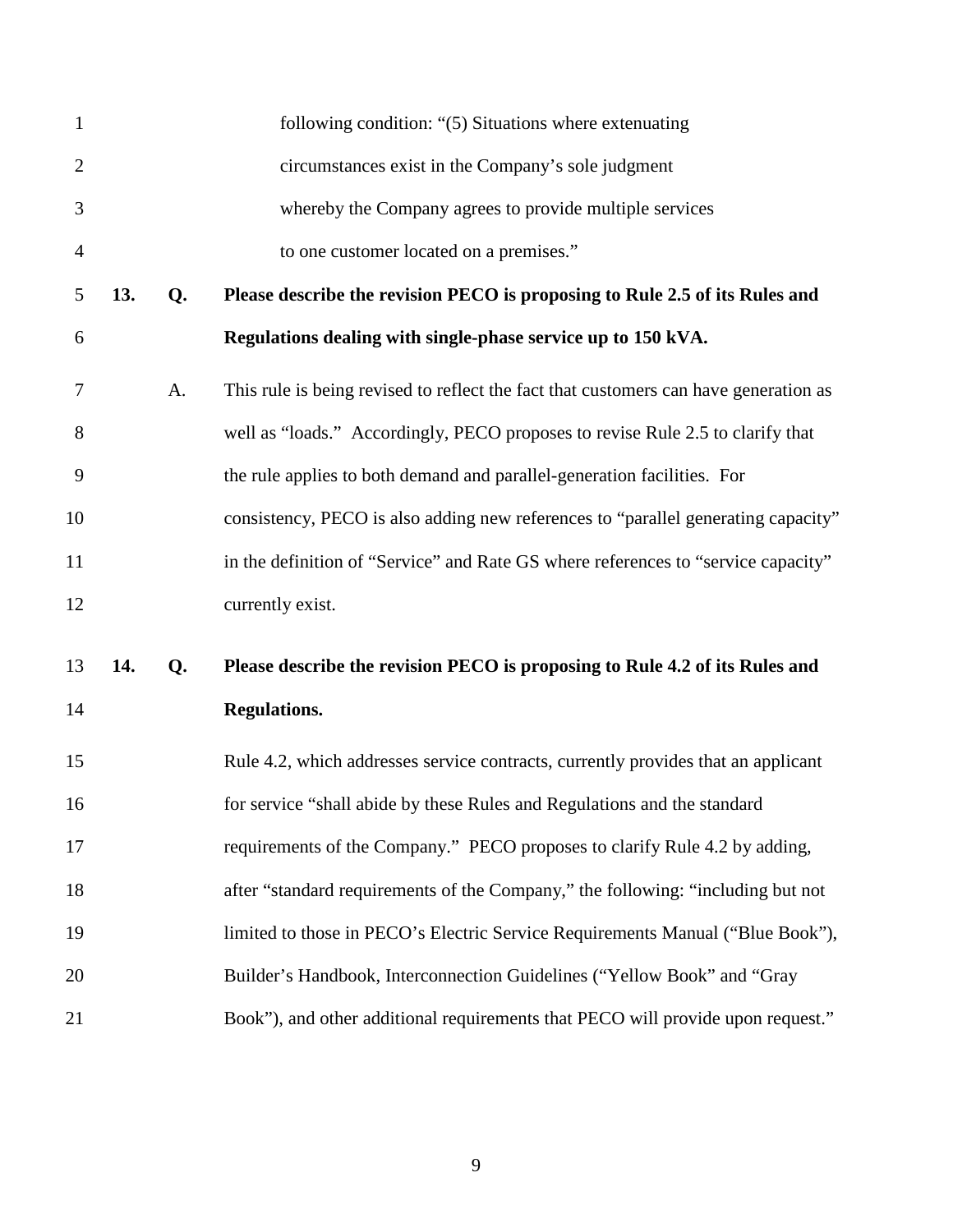| $\mathbf{1}$   | 15. | Q. | Please describe the revision PECO is proposing to Rule 6.3 of its Rules and            |
|----------------|-----|----|----------------------------------------------------------------------------------------|
| $\overline{2}$ |     |    | <b>Regulations.</b>                                                                    |
| 3              |     | A. | In PECO's last base rate case proceeding, PECO made changes to several rules,          |
| 4              |     |    | including Rule 6.3, to make sure that its tariff correctly described the allocation of |
| 5              |     |    | responsibility for Company-owned facilities and customer-owned facilities.             |
| 6              |     |    | Under PECO's Tariff Rule 6.4, PECO owns the meters and transformers. Those             |
| 7              |     |    | two Company facilities are sometimes installed on customer-owned facilities on         |
| 8              |     |    | the customer side of the point of delivery. Meters are always installed on the         |
| 9              |     |    | customer-owned meter board, and transformers are often installed on customer-          |
| 10             |     |    | owned facilities; for example, a customer may own a private pole line that extends     |
| 11             |     |    | private service some distance from the road, but because transformation                |
| 12             |     |    | equipment works more efficiently if it is located in close physical proximity to the   |
| 13             |     |    | customer load, PECO may install a Company-owned transformer on the last pole           |
| 14             |     |    | of that private pole line.                                                             |
| 15             |     |    | The purpose of the changes to Rule 6.3 is to make clear that, notwithstanding such     |
| 16             |     |    | an installation protocol, the customer remains responsible for the provision,          |
| 17             |     |    | ownership, inspection, and maintenance of the customer-owned facilities, even if       |
| 18             |     |    | PECO equipment is attached to those facilities.                                        |
| 19             | 16. | Q. | Please describe the revisions PECO is proposing to Rule 7.2 of its Rules and           |
| 20             |     |    | <b>Regulations.</b>                                                                    |
| 21             |     | A. | Rule 7.2 sets forth the terms and conditions on which the Company will construct       |
| 22             |     |    | line extensions. In particular, Rule 7.2 states the rules for determining when the     |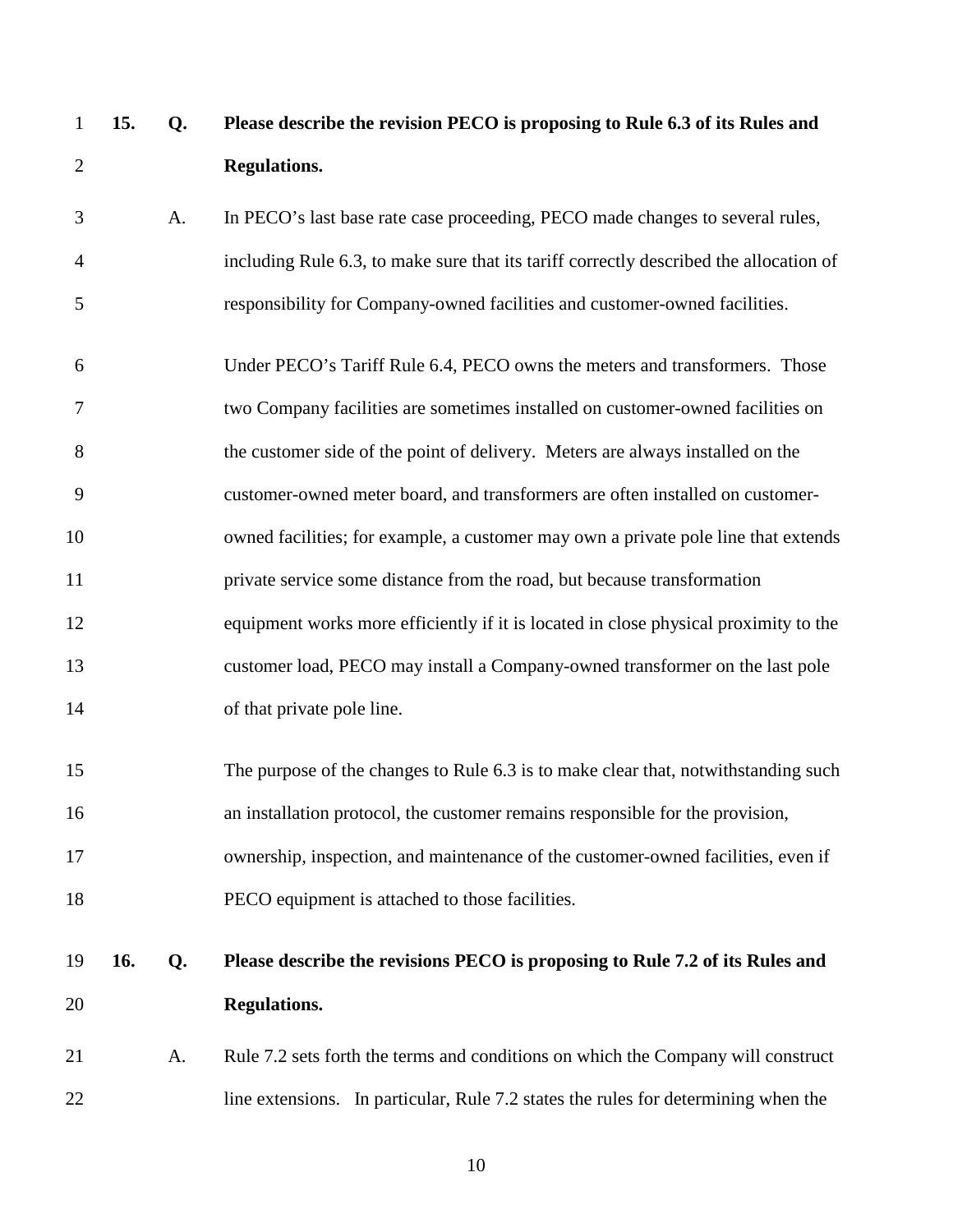| $\mathbf{1}$   | customer will have to make a payment toward construction of a line extension –     |
|----------------|------------------------------------------------------------------------------------|
| $\overline{2}$ | known as a contribution in aid of construction, or "CIAC." Subparts (a) and (b)    |
| 3              | of the Rule state that, when a CIAC is required, "A Customer who is not a          |
| $\overline{4}$ | developer must pay the CIAC in full prior to the construction" of the Line         |
| 5              | Extension.                                                                         |
| 6              | PECO proposes to add a clarification to Rule 7.2 to correspond to existing         |
| 7              | practice. Specifically, although Rule 7.2 states that a customer must pay their    |
| 8              | CIAC in full before PECO will begin work on the project, for projects requiring    |
| 9              | significant design work, PECO currently provides the customer with a               |
| 10             | preliminary cost estimate and then begins work on the detailed design documents    |
| 11             | upon payment by the customer of a non-refundable deposit equal to 10% of the       |
| 12             | preliminary cost estimate. When the detailed design work is completed, PECO        |
| 13             | prepares a final estimate, which is then used to calculate the total final CIAC.   |
| 14             | Any amounts paid for the detailed design work are subtracted from the remaining    |
| 15             | CIAC due from the customer.                                                        |
| 16             | This practice has several advantages. From the customers' perspective, it allows   |
| 17             | them to make a small payment up front, withholding the remainder of the full       |
| 18             | CIAC payment until later in the process, which can improve customer cash flow.     |
| 19             | The process also allows the final cost estimate to be based on more precise and    |
| 20             | detailed design work, which benefits both PECO and the customer seeking a line     |
| 21             | extension. Finally, the process ensures that detailed design work is only done for |
| 22             | those proposed line extensions for which the customer demonstrates serious intent  |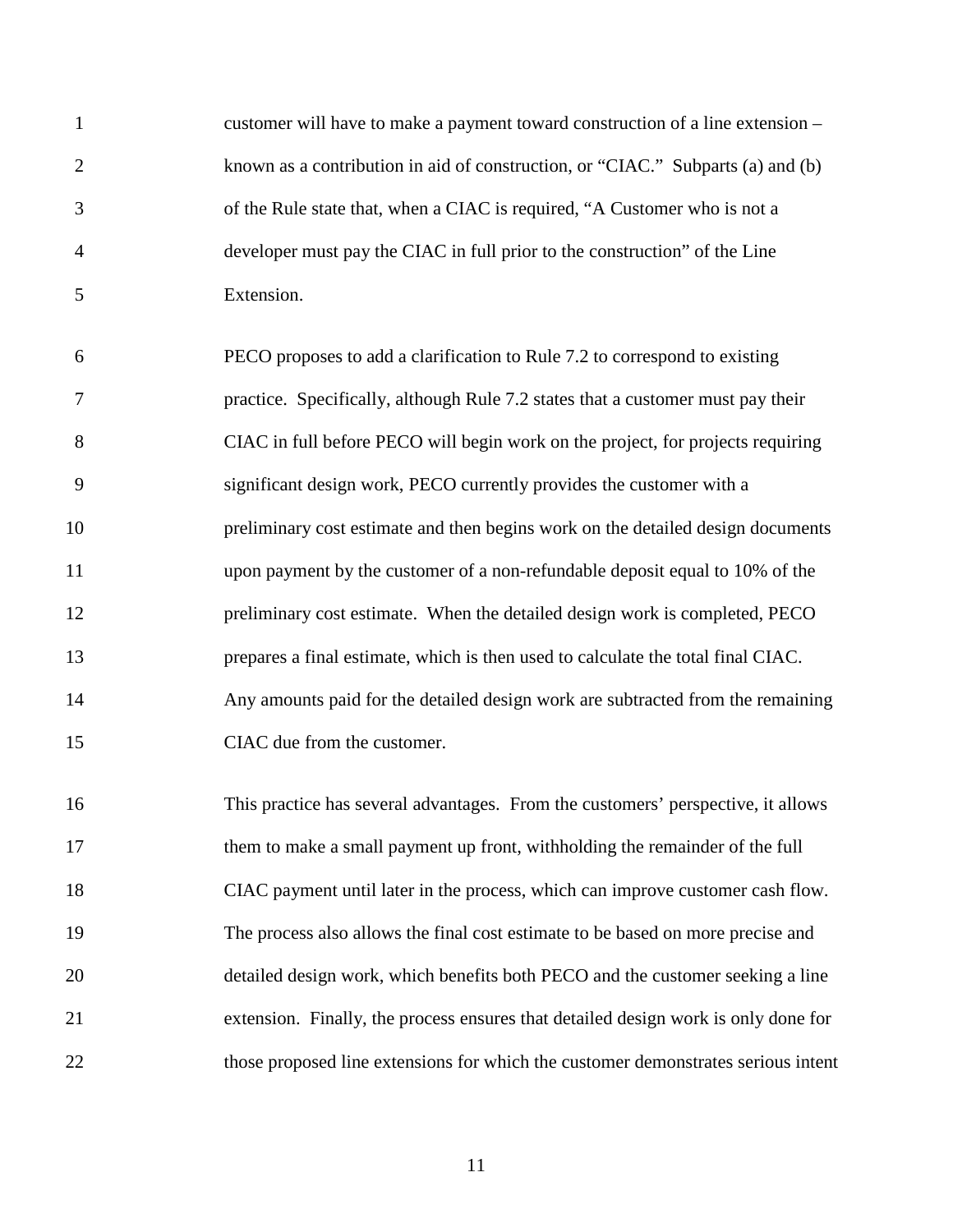| to proceed by making an early payment to fund the design work, thus avoiding |
|------------------------------------------------------------------------------|
| false starts and wasted design work.                                         |

## 3 **17. Q. Please explain the revision PECO is proposing to Rule 10.2 of its Rules and**  4 **Regulations.**

5 A. Rule 10.2 specifies the customer's responsibility for safekeeping of the 6 Company's property located on the customer's premises, including underground 7 electrical conductors. Customers with privately owned or operated underground 8 utility facilities on their premises, such as water, sewer, and gas lines, may have 9 obligations as facility owners under the Pennsylvania Underground Utility Line 10 Protection Law (Act 287) to participate in Pennsylvania One Call and provide 11 approximate locations of such facilities with temporary markings in response to 12 related One Call notifications. During the Company's repair or replacement work 13 on its underground conductors, PECO has discovered that some customers are 14 either unwilling or unable to comply with these obligations and locate these 15 privately-owned facilities themselves in accordance with Rule 10.2. As a result, 16 PECO incurs additional expense to locate and mark the privately owned or 17 operated facilities to ensure safe excavation and complete the required 18 underground conductor work. PECO is therefore proposing additions to Rule 19 10.2 that reinforce the Act 287 obligations and allow the Company to charge non-20 compliant customers for any incremental costs incurred. The additions also 21 provide that the Company shall not be liable to customers or any other third 22 parties for any damages to private utility facilities if: (1) the facilities are 23 insufficiently marked prior to the lawful start date of any Company excavation or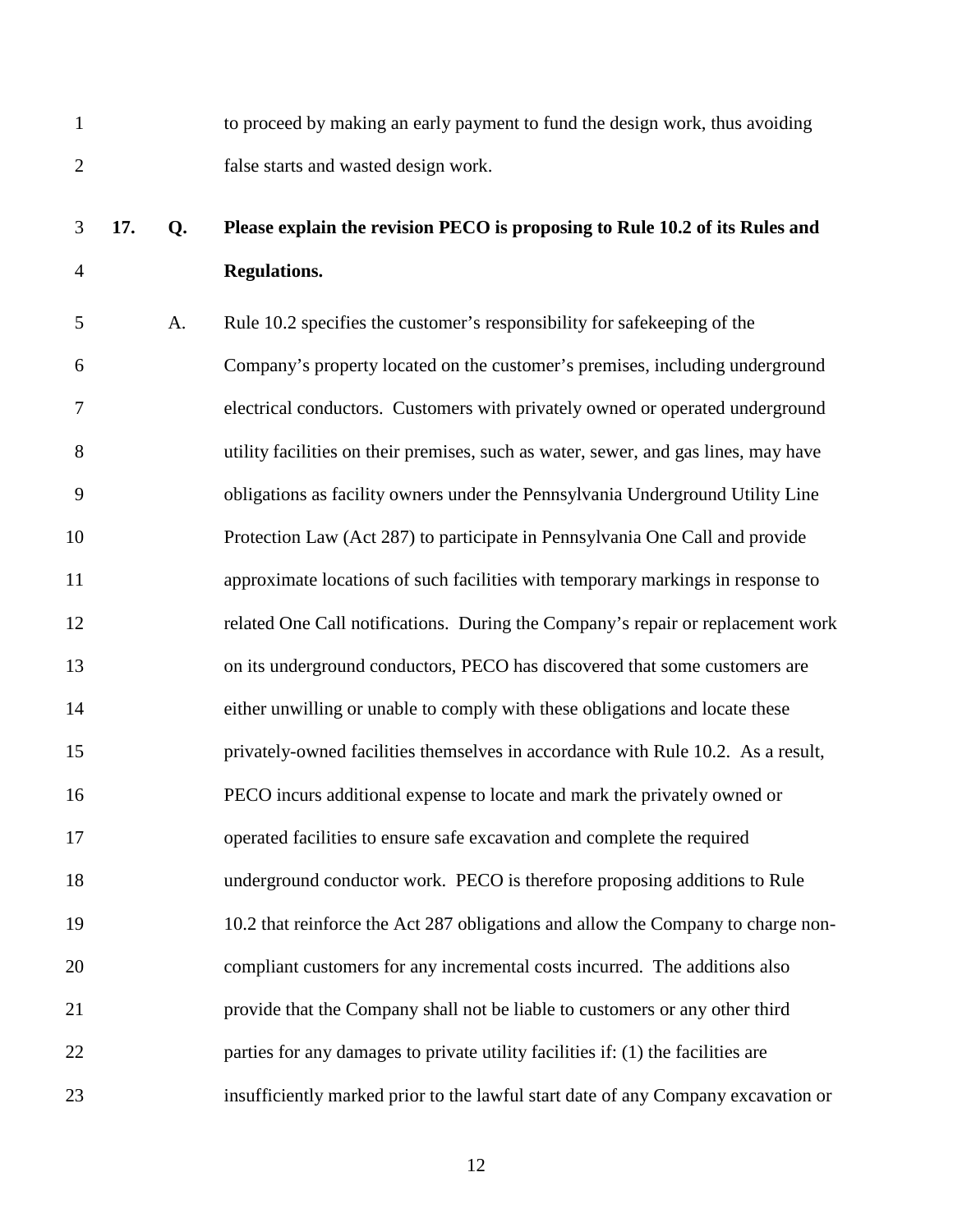| $\mathbf{1}$   |     |    | construction work, or (2) the Company is unable to notify a facility owner of its    |
|----------------|-----|----|--------------------------------------------------------------------------------------|
| $\overline{2}$ |     |    | intent for excavation or similar work covered under Act 287 because the facility     |
| 3              |     |    | owner is not a member of the Pennsylvania One Call system.                           |
| $\overline{4}$ | 18. | Q. | Please describe the change PECO is proposing with respect to Rule 14.10 of           |
| 5              |     |    | its Rules and Regulations.                                                           |
| 6              |     | A. | Rule 14.10 is a provision that allows customers, under specified conditions, to      |
| 7              |     |    | request the installation of a smart meter ahead of the planned installation schedule |
| 8              |     |    | for their property location and to pay the incremental cost associated with          |
| 9              |     |    | installing a smart meter outside of the planned schedule. PECO has now installed     |
| 10             |     |    | smart meters for all active residential accounts (other than approximately 20        |
| 11             |     |    | accounts currently in litigation) and, therefore, this rule is unnecessary and is    |
| 12             |     |    | being eliminated. The existing Rule 14.11 will be renumbered as Rule 14.10 in        |
| 13             |     |    | Tariff No. 6.                                                                        |
| 14             | 19. | Q. | Please refer to Rule 15.3 of the Company's Rules and Regulations, which is           |
| 15             |     |    | titled "Power Factor Adjustment." Please explain "power factor" and why              |
| 16             |     |    | adjustments are made for "power factor."                                             |
| 17             |     | A. | A customer's power factor is a measure of how efficiently electricity is consumed    |
| 18             |     |    | and is the ratio of working power (kW) to apparent power (kVA). A high power         |
| 19             |     |    | factor (e.g., closer to 100%) indicates efficient utilization of electric power.     |
| 20             |     |    | PECO must increase the total power delivered (apparent power) to make up for         |
| 21             |     |    | the reactive power (kVARs) that is lost by customers with a low power factor. As     |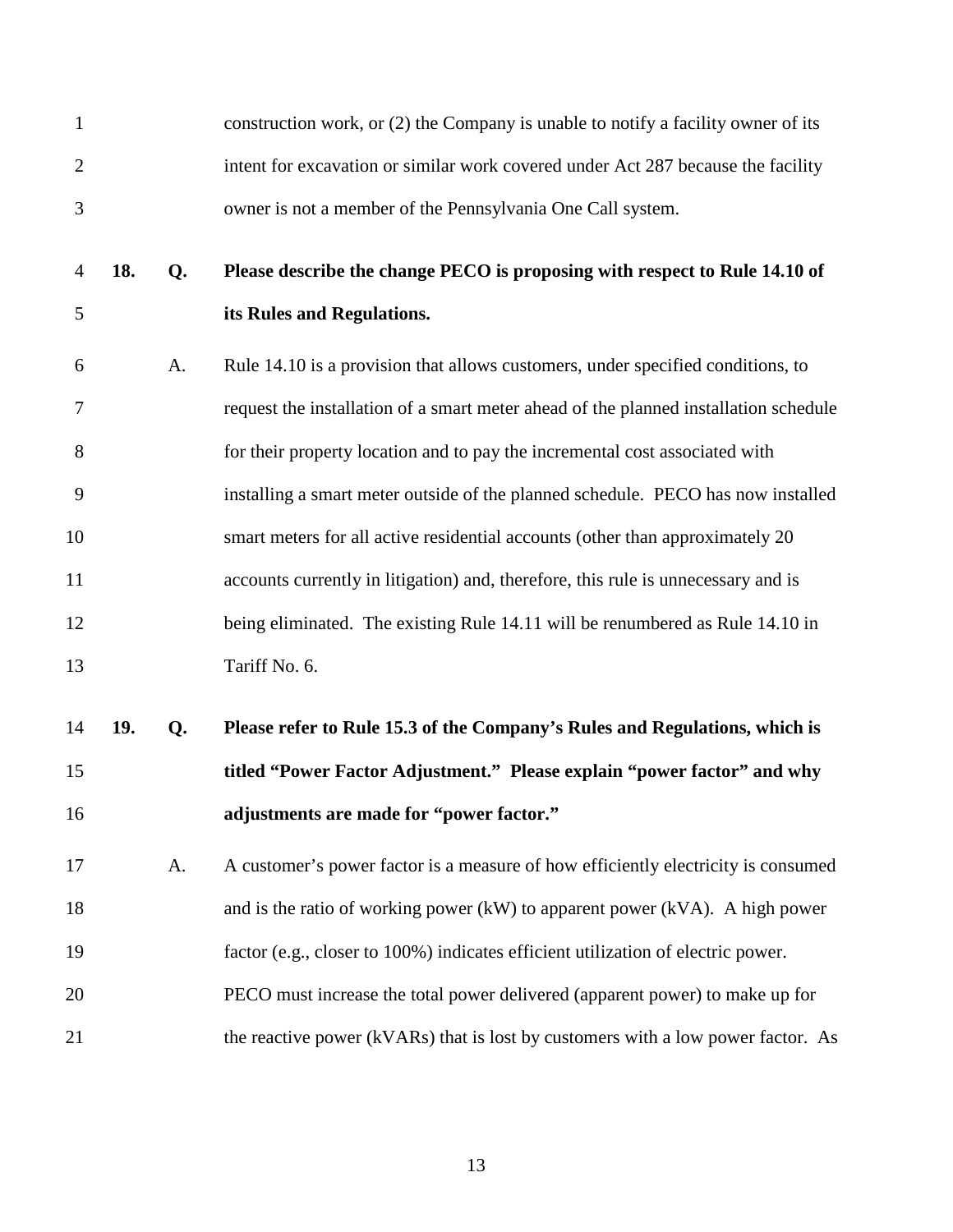| $\mathbf{1}$   |     |    | a result, PECO adjusts customer billing demands based on the measured power               |
|----------------|-----|----|-------------------------------------------------------------------------------------------|
| $\overline{2}$ |     |    | factor in the manner set forth under Rule 15.3.                                           |
| 3              | 20. | Q. | Please describe the revisions PECO is proposing to Rule 15.3.                             |
| 4              |     | A. | Rule 15.3 is being revised to clarify how power factor is measured and how                |
| 5              |     |    | PECO adjusts measured demand for power factor.                                            |
| 6              | 21. | Q. | Please describe the revision PECO is proposing to Rule 17.5 of its Rules and              |
| 7              |     |    | <b>Regulations.</b>                                                                       |
| 8              |     | A. | PECO proposes to revise Rule 17.5 to clarify that late fees apply to the unpaid           |
| 9              |     |    | balance of final bills that are not paid within a payment period. Thus, if a              |
| 10             |     |    | customer does not pay a final bill on time, the customer is liable for late fees that     |
| 11             |     |    | accrue on the final bill's unpaid balance. This clarification is consistent with          |
| 12             |     |    | PECO's current practice.                                                                  |
| 13             | 22. | Q. | Please describe the revisions PECO is proposing to Rules 22.1 (f) and 22.1 (g)            |
| 14             |     |    | of its Rules and Regulations.                                                             |
| 15             |     |    | PECO is proposing revisions to Rules $22.1(f)$ and $22.1(g)$ to explain how the           |
| 16             |     |    | proper default service procurement class is determined for a new customer.                |
| 17             |     |    | PECO is restating both rules so that Rule 22.1(f) will apply only to a new                |
| 18             |     |    | customer in a <i>new</i> facility and Rule $22.1(g)$ will apply only to a new customer in |
| 19             |     |    | an existing facility.                                                                     |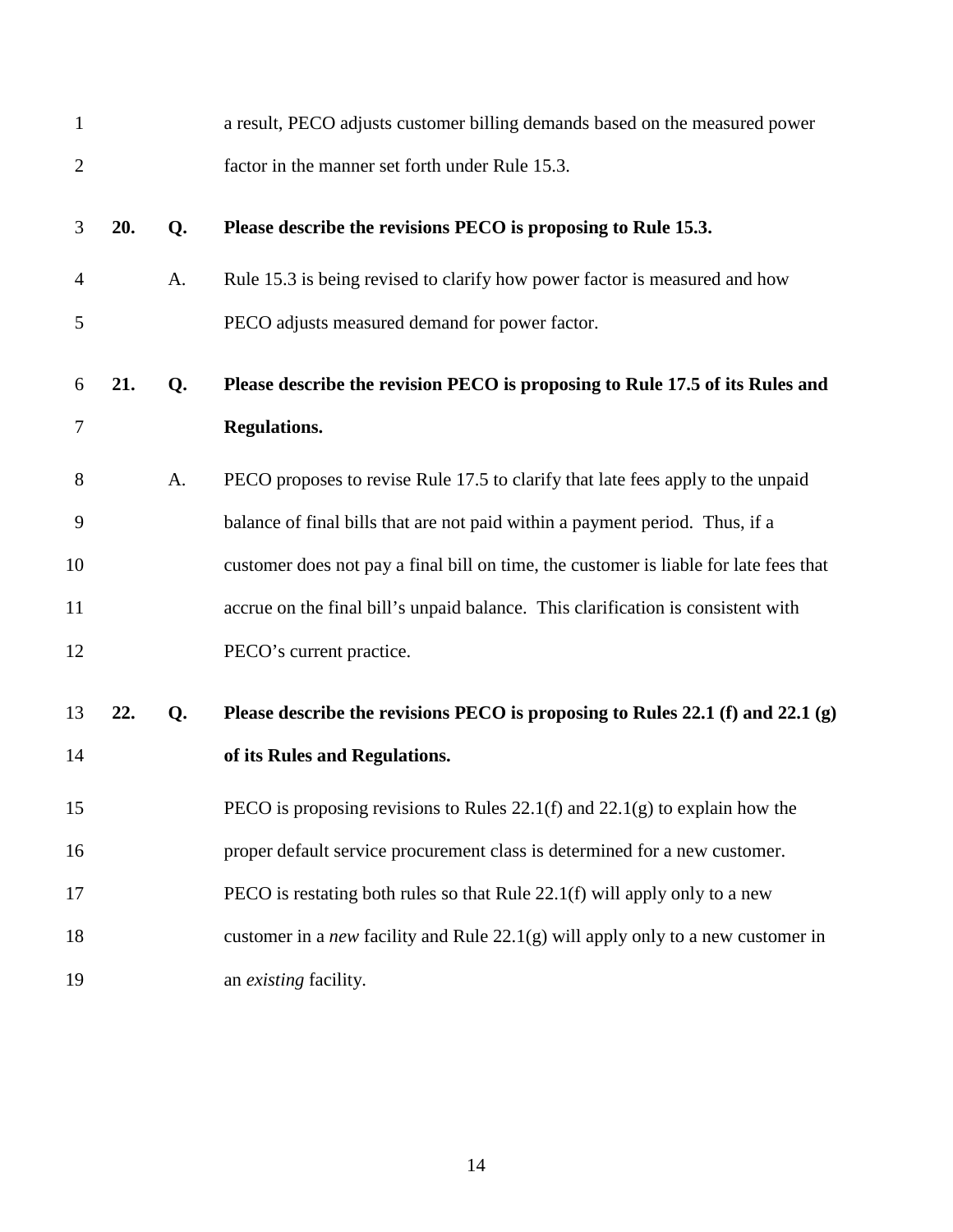| 1              |     |    | V.<br><b>RATE SCHEDULES</b>                                                       |
|----------------|-----|----|-----------------------------------------------------------------------------------|
| $\overline{2}$ | 23. | Q. | Is PECO proposing revisions to Rate R - Residence Service?                        |
| 3              |     | A. | Yes, PECO is proposing revisions to the "Availability" provisions of Rate R       |
| 4              |     |    | regarding detached garages and farms.                                             |
| 5              | 24. | Q. | Please describe the revisions PECO is proposing to that would apply to            |
| 6              |     |    | detached garages.                                                                 |
| 7              |     | A. | Detached garages are currently treated as appurtenances under Rate R. In light of |
| 8              |     |    | recent customer communications on this issue, PECO is proposing revisions to      |
| 9              |     |    | clarify requirements of service to detached garages based on tariff provisions of |
| 10             |     |    | other EDCs. Specifically, PECO will add tariff language clarifying that Rate R is |
| 11             |     |    | available to detached garages where the following conditions are met:             |
| 12             |     |    | The detached garage is located on the same premises as the<br>(a)                 |
| 13             |     |    | customer's dwelling unit.                                                         |
| 14             |     |    | The detached garage is used solely for the domestic<br>(b)                        |
| 15             |     |    | requirements of the dwelling unit, such as storage of a                           |
| 16             |     |    | residential customer's vehicle.                                                   |
| 17             |     |    | The detached garage is either served through the same<br>(c)                      |
| 18             |     |    | meter as the dwelling unit, or it requires separate metering                      |
| 19             |     |    | service because of wiring restrictions or legal requirements.                     |
| 20             |     |    | If a detached garage does not meet the above conditions, PECO will treat the      |
| 21             |     |    | garage as commercial property under Rate GS. Because PECO does not have           |
| 22             |     |    | data for all detached garages in its service territory, PECO will implement this  |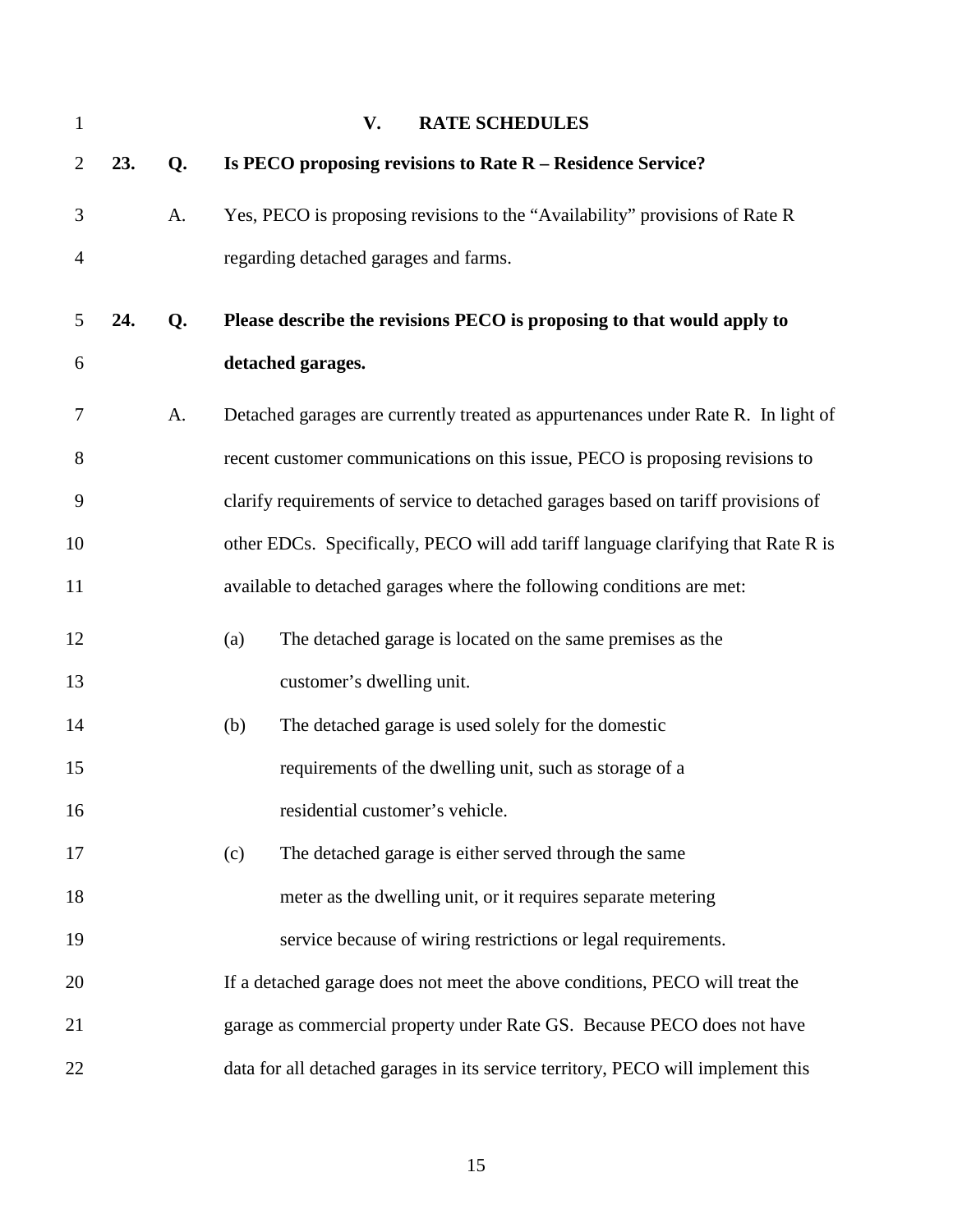| change on a prospective basis after receipt of a customer request if a customer has |
|-------------------------------------------------------------------------------------|
| a detached garage meeting the above conditions and is not currently served under    |
| Rate R.                                                                             |

- 4 **25. Q. Please explain the availability provision of Rate R that currently classifies**  5 **some farm buildings as residential service and the circumstances under**  6 **which that classification is applied.**
- 7 A. Rate R currently applies to customers with both dwellings and farms on 8 their premises when single-phase service is adequate to serve their load 9 and the farm is not operated for commercial purposes. Customers who 10 meet these requirements can receive service at residential rates, which 11 may be lower than rates under Rate GS.
- 12 As PECO continues to work with customers on interconnecting increasing 13 amounts of distributed generation to its system, some Rate R customers with 14 farms have expressed concerns that PECO's rate class designation prevents them 15 from installing alternative energy systems with a nameplate capacity greater than 16 50 kW, in accordance with limitations in the Commission's Alternative Energy 17 Portfolio Standard ("AEPS") regulations at 52 Pa. Code § 75.13(3) for residential 18 service locations. By contrast, service under Rate GS would allow those 19 customers to install alternative energy systems of up to 3 MW under the 20 Commission's regulations at 52 Pa. Code § 75.13(4).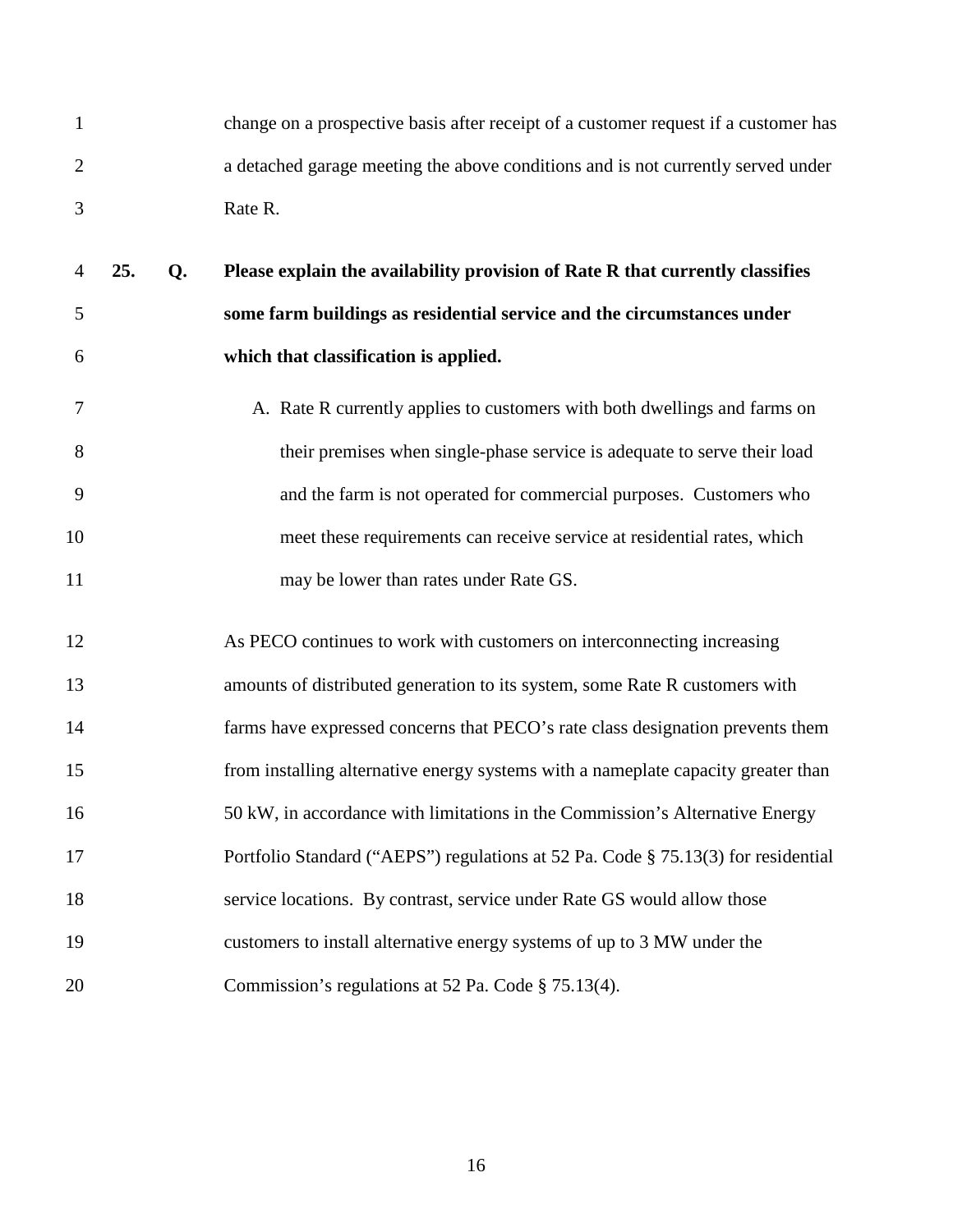| 1              | 26. | Q. | How does PECO propose to revise the availability provision to address this         |
|----------------|-----|----|------------------------------------------------------------------------------------|
| $\overline{2}$ |     |    | customer issue?                                                                    |
| 3              |     | A. | PECO is proposing to remove all references to farms and farm purposes in Rate R    |
| $\overline{4}$ |     |    | except for the provision addressing single meter service for both farm and         |
| 5              |     |    | domestic farmhouse requirements. These revisions will allow customers with         |
| 6              |     |    | farms to choose Rate GS on a prospective basis and provide flexibility for those   |
| 7              |     |    | customers who may be interested in deploying larger alternative energy systems     |
| 8              |     |    | on their premises.                                                                 |
| 9              | 27. | Q. | Is PECO proposing changes to Rate GS to coordinate the availability                |
| 10             |     |    | provision of that rate with the revisions being proposed to Rate R?                |
| 11             |     | A. | Yes, PECO will add "farms" to the Rate GS availability provisions to align with    |
| 12             |     |    | the farm-related revisions that PECO is proposing to Rate R. No changes to Rate    |
| 13             |     |    | GS availability are necessary to accommodate PECO's changes to Rate R for          |
| 14             |     |    | detached garages.                                                                  |
| 15             | 28. | Q. | What is Rate $RS-2$ – Net Metering?                                                |
| 16             |     | A. | Rate RS-2 sets forth the eligibility, terms and conditions that apply to customers |
| 17             |     |    | with customer-owned qualifying renewable generation that employ "net               |
| 18             |     |    | metering."                                                                         |
| 19             | 29. | Q. | Is PECO proposing to revise Rate RS-2?                                             |
| 20             |     | A. | Yes. PECO is proposing revisions to clarify Paragraph 3 within the "Billing"       |
| 21             |     |    | Provisions" section of Rate RS-2, with specific reference to how PECO applies      |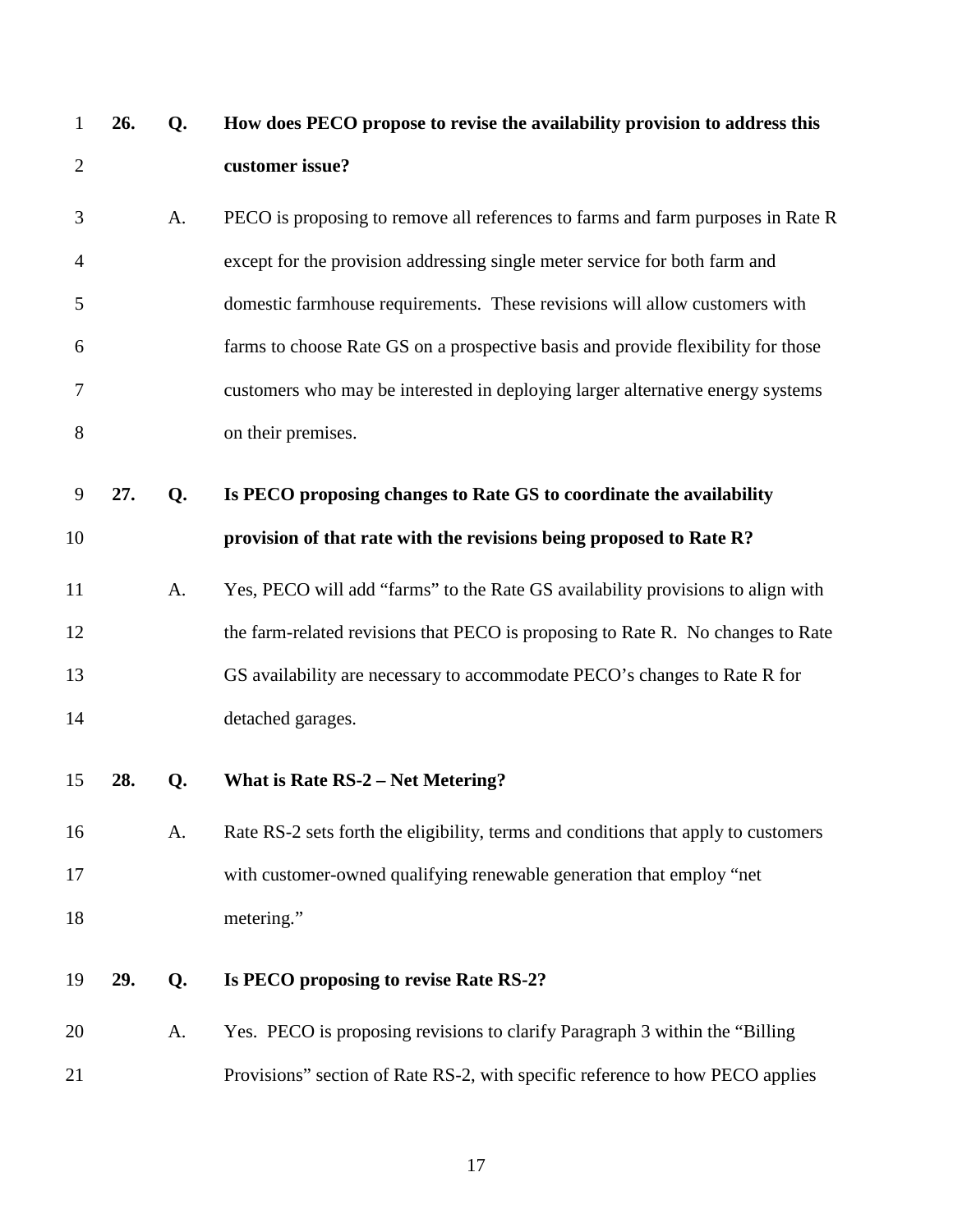1 excess generation credits (in kWh) for customer-generators participating in virtual 2 meter aggregation. In accordance with the Commission's regulations at 52 Pa. 3 Code § 75.12, Paragraph 3 of PECO's RS-2 Billing Provisions provides that a 4 credit is first applied to the meter through which the customer's generating facility 5 supplies electricity to the distribution system (also known as the "host account") 6 and then "equally" through the remaining meters for the customer-generator's 7 account or "satellite" accounts. PECO is proposing revisions to clarify how 8 excess credits are applied "equally" for customer-generators participating in 9 virtual meter aggregation.

10 Under the current provision, PECO applies a "waterfall" methodology in which 11 any net excess credits remaining after fully offsetting the host account's usage is 12 divided equally between satellite accounts and applied in sequential order. This 13 process continues as PECO bills each subsequent satellite account, with any 14 additional excess credits from the prior account divided equally among the 15 remaining satellite accounts. If there is still excess generation after cascading 16 through the waterfall of accounts, the energy is returned to the host account to 17 offset future energy consumption. The revisions clarify but do not change this 18 methodology.

#### 19 **30. Q. Please describe Rate BLI – Borderline Interchange Service.**

20 A. In certain locations near the borders (edges) of an electric distribution company's 21 service territory, it may be more practical and economical if a utility's customers 22 receive service from the distribution facilities of a neighboring electric utility.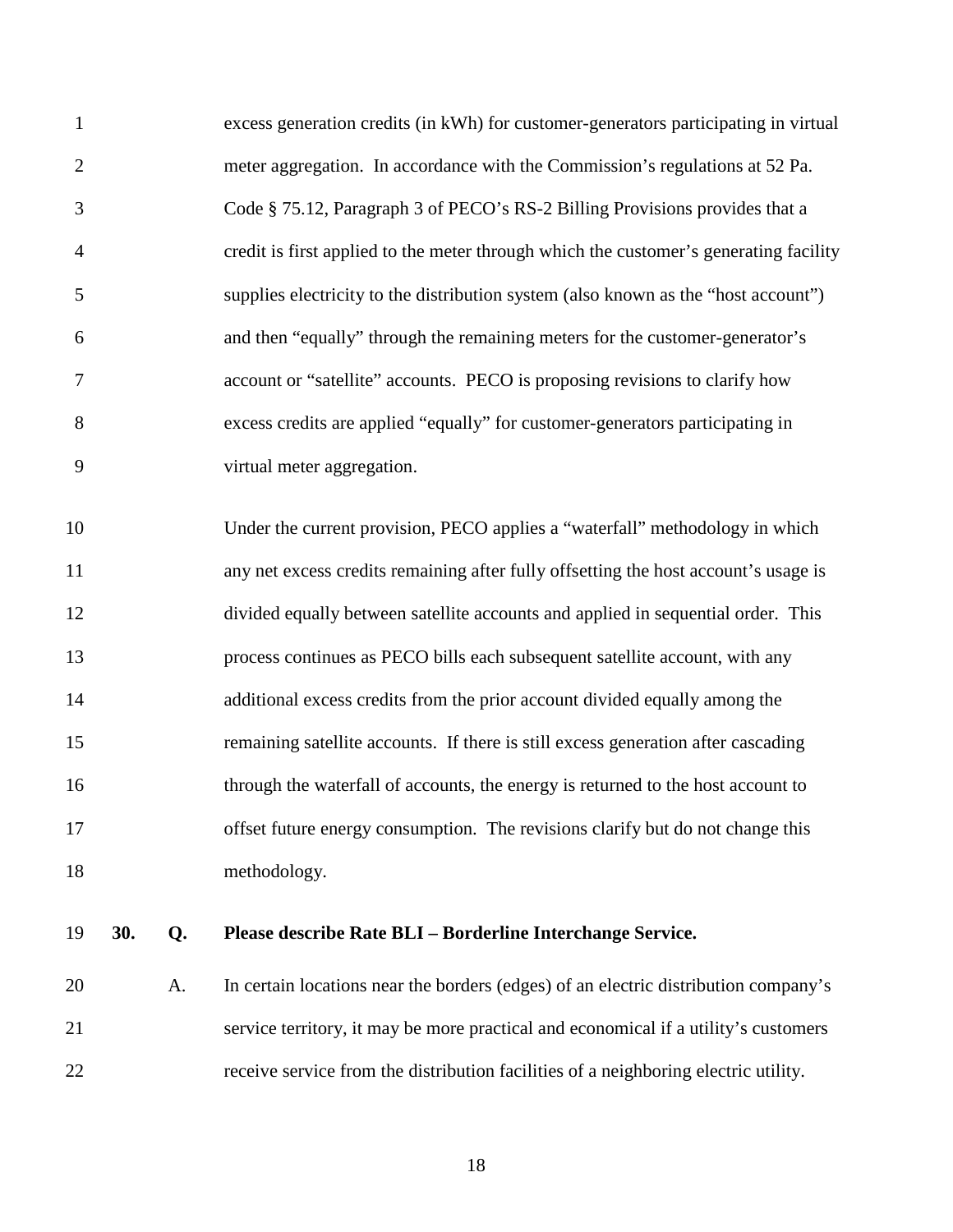| $\mathbf{1}$   | Historically, the Commission has approved rates for various electric distribution  |
|----------------|------------------------------------------------------------------------------------|
| 2              | companies to permit this type of reciprocal arrangement. Rate BLI is a rate under  |
| 3              | which PECO may provide electric service under reciprocal agreements to             |
| $\overline{4}$ | neighboring electric utilities for resale by those utilities to customers in their |
| -5             | service territories. Under this rate, PECO provides such service only at delivery  |
| 6              | points where, in its judgment, it has capacity to furnish service without          |
| 7              | compromising service to its own customers.                                         |

#### 8 **31. Q. Describe the revisions to Rate BLI that PECO is proposing.**

9 A. PECO's current rate structure under Rate BLI consists of two charges, the 10 Investment Charge and the Borderline Interchange Service Charge. The 11 Investment Charge is an amount equal to 1% of the additional investment by 12 PECO in facilities required to deliver and meter the service supplied to a 13 neighboring utility under Rate BLI. The Borderline Interchange Service Charge 14 is currently \$0.1486 per kWh. Charges under certain adjustment clauses as 15 specified in Rate BLI also apply.

16 PECO proposes to revise Rate BLI prospectively for new contracts entered after 17 January 1, 2019. The revision provides that the amount a contracting utility must 18 pay will be based on the applicable PECO retail service rate schedule for the 19 borderline customer, as if the customer was served directly by PECO, rather than 20 based on the Borderline Interchange Service Charge. This change will more 21 accurately reflect the costs PECO incurs by aligning a customer's borderline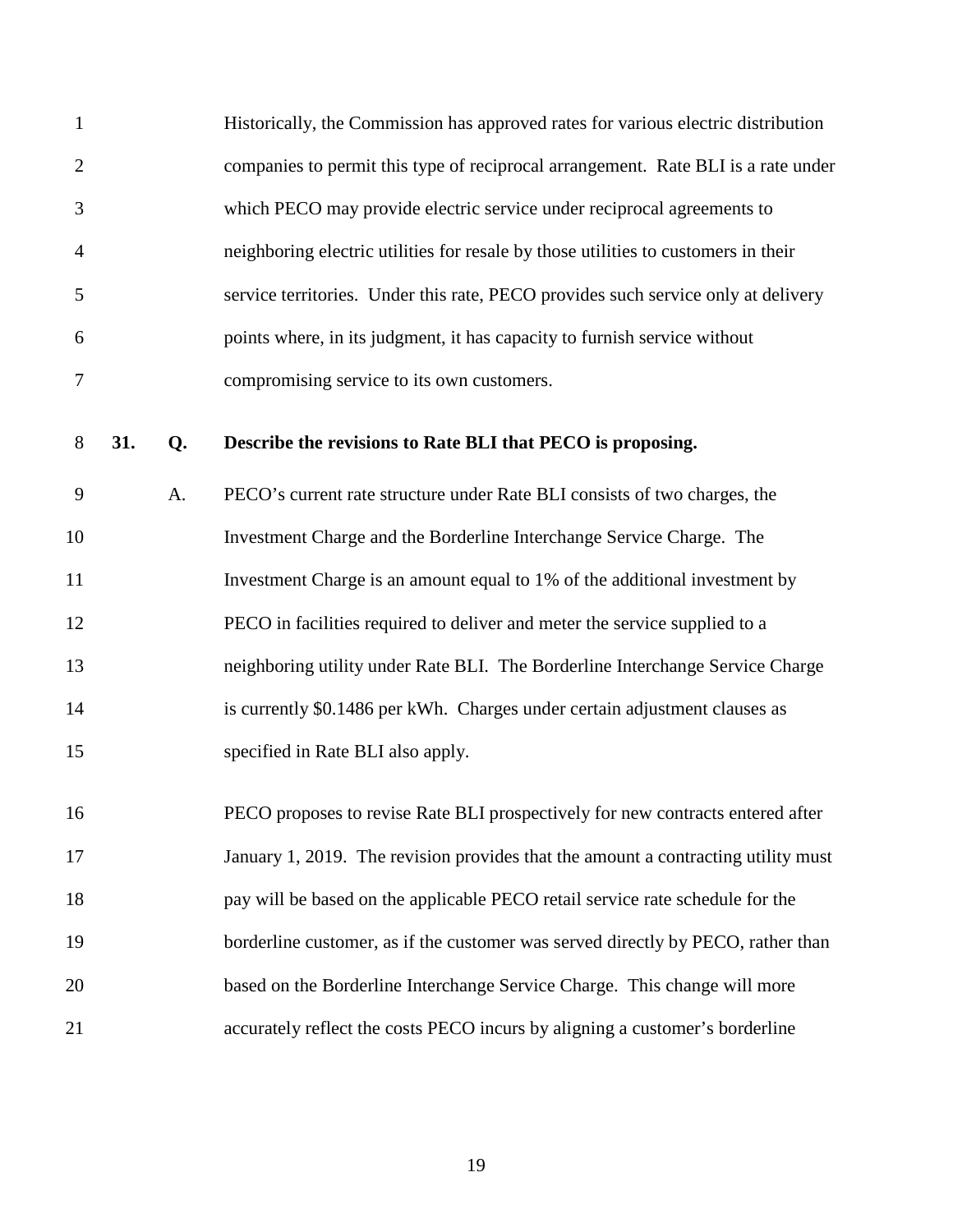1 service with the customer's rate class rather than applying a common service 2 charge.

# 3 **32. Q. What are Rates POL (Private Outdoor Lighting), SL-S (Street Lighting –**  4 **Suburban Counties), and SL-E (Street Lighting – Customer Owned**  5 **Facilities)?**

6 A. All three rates are for lighting service. Rate POL applies to lighting service 7 provided by PECO to residential and commercial customers for private outdoor 8 lighting. Rate SL-S applies to street lighting service provided by PECO-owned 9 lighting facilities to municipal customers outside the City of Philadelphia. Rate 10 SL-E applies to street lighting service provided by lighting facilities owned by 11 municipal customers, including the City of Philadelphia.

#### 12 **33. Q. Is PECO proposing revisions to Rate Schedules POL and SL-S?**

13 A. PECO is proposing several changes to the POL and SL-S rate schedules to use 14 more standardized terms and conditions across all three of these street lighting 15 rate schedules. PECO will revise both schedules by adapting existing language 16 from the SL-E rate schedule where appropriate and correcting inconsistencies 17 between POL and SL-S with regard to form, layout, phrasing, and terminology. 18 For example, PECO proposes to separate the SL-S "Lighting Installations" 19 provision into distinct "Standard Installations" and "Non-Standard Installations" 20 provisions, similar to the current provisions in Rate POL, as well as to modify the 21 Energy Supply Charge language in Rate POL to match the Energy Supply Charge 22 language currently in Rate SL-S.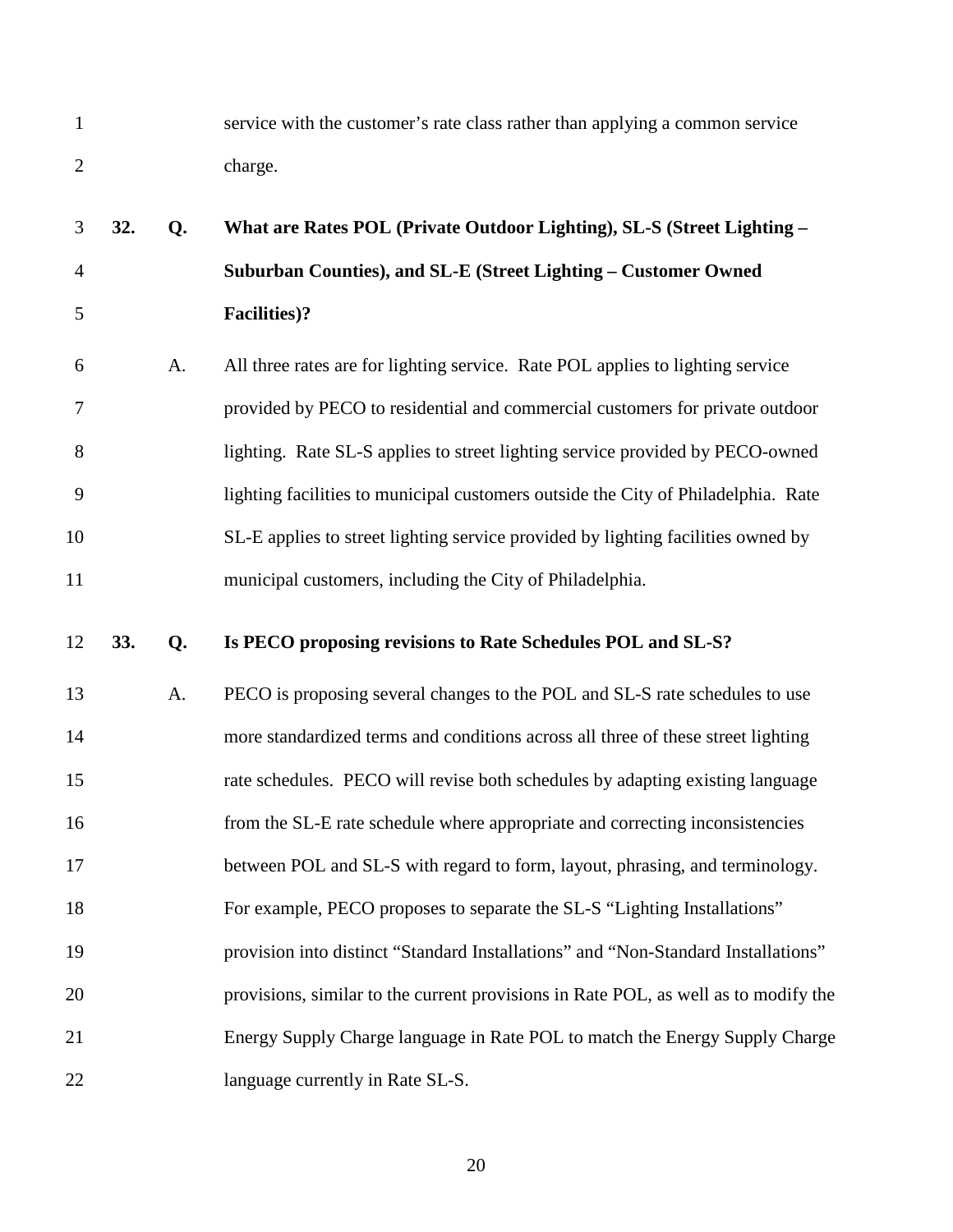| $\mathbf{1}$   | 34. | Q. | Please describe any additional revisions to Rate SL-S that PECO is                |
|----------------|-----|----|-----------------------------------------------------------------------------------|
| $\overline{2}$ |     |    | proposing for purposes other than standardization.                                |
| 3              |     | A. | PECO is proposing to apply the same revenue test to standard installations for    |
| 4              |     |    | both rates POL and SL-S. PECO's SL-S rate currently limits Company                |
| 5              |     |    | investment in standard installations "to the extent warranted by the revenue in   |
| 6              |     |    | prospect." This provision is less specific than the provision applied under       |
| 7              |     |    | PECO's POL rate, which limits Company investment "to that warranted by three      |
| 8              |     |    | times the prospective revenue recovered through the Tariff's Variable             |
| 9              |     |    | Distribution Charge." PECO is proposing to include this more specific revenue     |
| 10             |     |    | test provision in Rate SL-S. Both rates pertain to Company-owned lights, and      |
| 11             |     |    | PECO is unaware of any significant differences in standard installation practices |
| 12             |     |    | between the two offerings that would require the Company to apply this test       |
| 13             |     |    | differently.                                                                      |
| 14             | 35. | Q. | Is PECO proposing any other tariff changes related to street lighting?            |
| 15             |     | A. | Yes. PECO is also proposing a new rate for customer-owned street lighting         |
| 16             |     |    | facilities with smart control technology and changes to Rate SL-E to reduce the   |
| 17             |     |    | Service Location Distribution Charge and increase the Variable Distribution       |
| 18             |     |    | Charge Rate. I will discuss these changes in more detail below. Additionally,     |
| 19             |     |    | PECO is proposing to remove the "Determination of Billing Demand" paragraph       |
| 20             |     |    | in Rate SL-E to remove language related to a billing practice that PECO           |
| 21             |     |    | discontinued as of January 1, 2011 of charging SL-E customers for capacity and is |
| 22             |     |    | no longer applicable. The first sentence of this section, pertaining to the       |
| 23             |     |    | composition of wattage, will be moved to the "Determination of Energy Billed"     |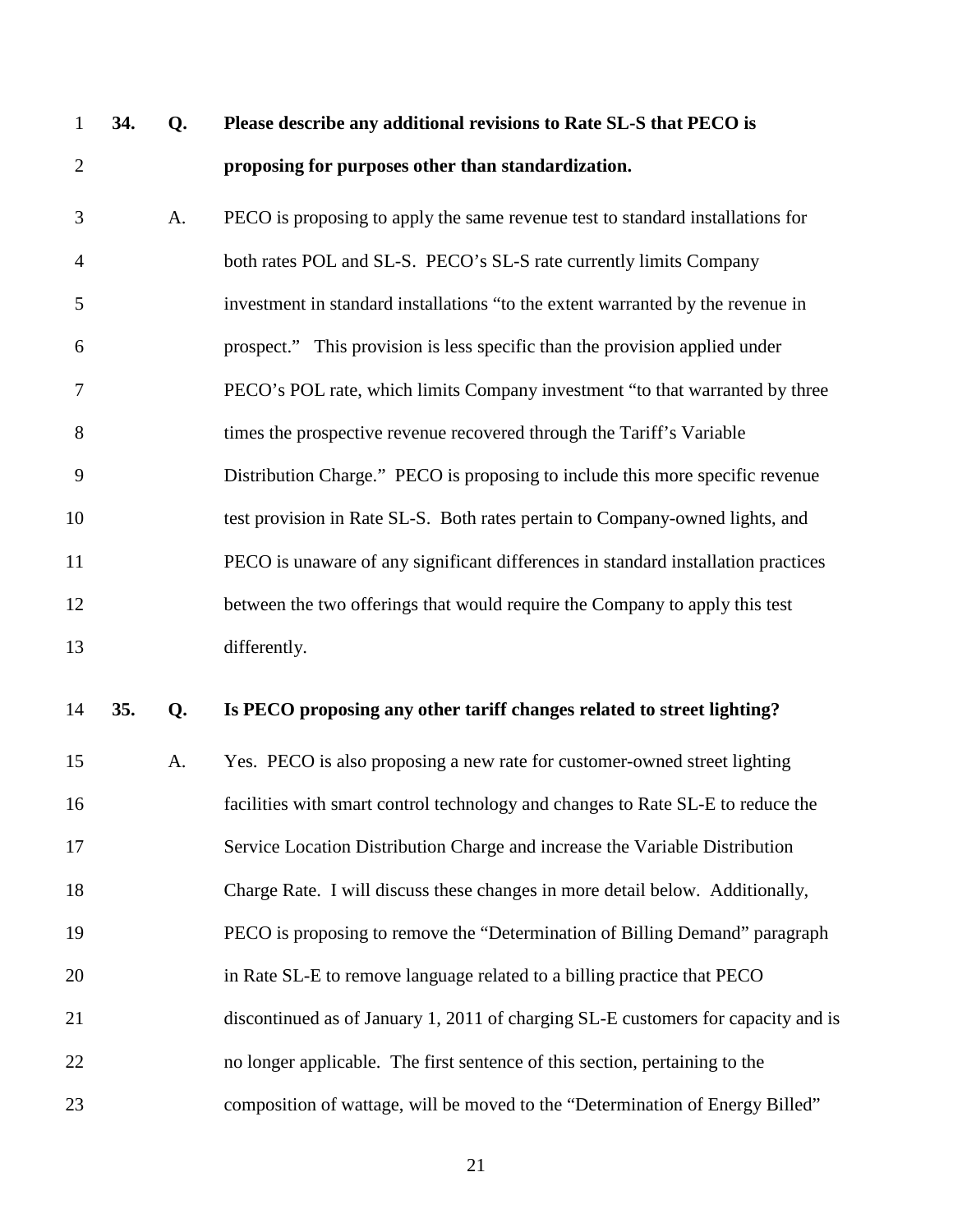| $\mathbf{1}$   |     |    | paragraph. Finally, for consistency with the POL and SL-S changes above, PECO          |
|----------------|-----|----|----------------------------------------------------------------------------------------|
| $\overline{2}$ |     |    | is proposing to renumber the "Service" paragraph under "Terms and Conditions"          |
| 3              |     |    | from Paragraph 6 to Paragraph 1.                                                       |
| $\overline{4}$ | 36. | Q. | Why is PECO proposing a new Rate SL-C (Smart Lighting Control) for                     |
| 5              |     |    | "smart" street lighting?                                                               |
| 6              |     | A. | PECO has received input from municipalities seeking tariff changes to improve          |
| 7              |     |    | the economics of converting to light-emitting diode ("LED") lighting. Smart            |
| 8              |     |    | street lighting technology allows municipalities to dim their street lights at certain |
| 9              |     |    | times and to alter the hours of operations in ways that further reduce the energy      |
| 10             |     |    | used by LED street lights. In order to give both municipalities and community          |
| 11             |     |    | associations the opportunity to realize the savings achievable from innovative use     |
| 12             |     |    | of smart street lighting technology, Rate SL-C builds flexibility into the             |
| 13             |     |    | determination of a customer's billed energy to recognize how a customer will           |
| 14             |     |    | actually operate its smart street lights.                                              |
| 15             | 37. | Q. | How will Rate SL-C differ from the existing Rate SL-E, which is available to           |
| 16             |     |    | street lighting customers that own their own facilities?                               |
| 17             |     | A. | Rate SL-C will differ from Rate SL-E in three respects. First, Rate SL-C will be       |
| 18             |     |    | available only to customer-owned street lighting facilities with Company-              |
| 19             |     |    | approved smart control technology. Second, the Service Location Distribution           |
| 20             |     |    | Charge and the Variable Distribution Charge will differ from the comparable            |
| 21             |     |    | charges under Rate SL-E. Specifically, the Service Location Distribution Charge        |
| 22             |     |    | will be lower and the Variable Distribution Charge will be higher than the             |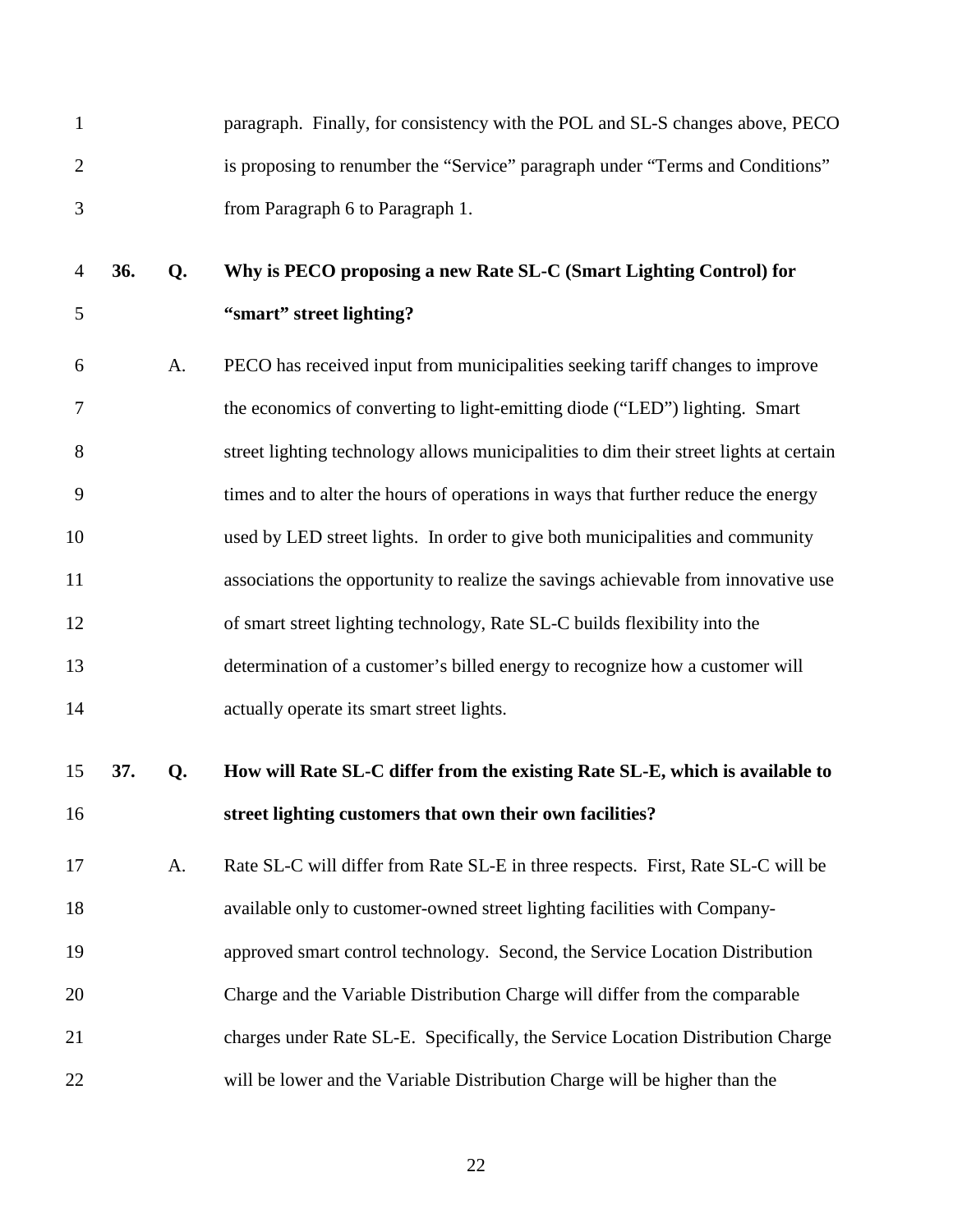| $\mathbf{1}$ |     |    | comparable charges in Rate SL-E. Third, Rate SL-C will provide customers the         |
|--------------|-----|----|--------------------------------------------------------------------------------------|
| $\mathbf{2}$ |     |    | opportunity to alter how billed energy is determined in order to recognize the       |
| 3            |     |    | benefits of smart street lighting, which typically employs LED lamps.                |
| 4            | 38. | Q. | How will Rate SL-C allow customers to recognize additional savings from              |
| 5            |     |    | "smart" LED street lighting?                                                         |
| 6            |     | A. | First, let me provide some context by explaining how billed energy (kWh) is          |
| $\tau$       |     |    | determined under PECO's existing Rate SL-E. Street lights are not metered. The       |
| 8            |     |    | energy used by a street light and its associated components - for example, a         |
| 9            |     |    | photocell – can, however, be determined based on the "manufacturer's rating" in      |
| 10           |     |    | watts of the street light, its components, and its hours of operations. Multiplying  |
| 11           |     |    | the watts by the hours of operation yields the street light's energy use. The        |
| 12           |     |    | effective hours of use are based on street lighting that operates "on all-night,     |
| 13           |     |    | every-night schedules" such that lights are "turned on after sunset and off before   |
| 14           |     |    | sunrise," which results in approximately 4,100 annual operating hours (Rate SL-      |
| 15           |     |    | E, Terms and Conditions, Service). Accordingly, under Rate SL-E, 4,100 hours -       |
| 16           |     |    | or $341.11$ average monthly hours – is employed to calculate the monthly amount      |
| 17           |     |    | of energy billed under the Variable Distribution Charge.                             |
| 18           |     |    | As I previously explained, "smart" street lighting can be controlled in ways that    |
| 19           |     |    | impact both the wattage and the effective hours of operation ("burning hours").      |
| 20           |     |    | Wattage can be altered because smart street lighting provides the opportunity to     |
| 21           |     |    | dim a light's output during certain hours or on certain days. The effective hours    |
| 22           |     |    | of operation of smart street lights are also subject to control, which can alter the |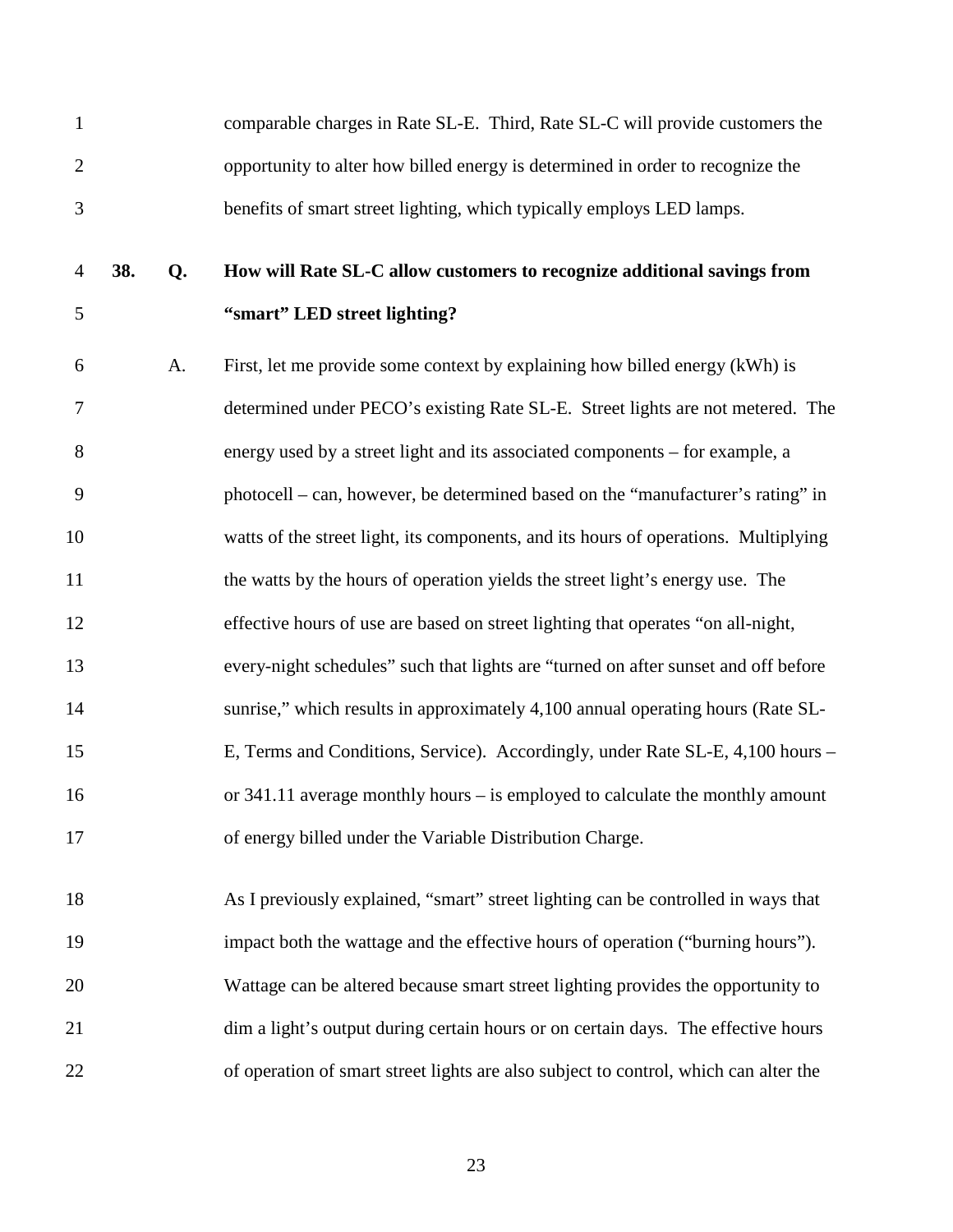| $\mathbf{1}$   |     |    | operating schedule based on local circumstances by, for example, choosing to turn    |
|----------------|-----|----|--------------------------------------------------------------------------------------|
| $\overline{2}$ |     |    | lights on later and off sooner in certain locations.                                 |
| 3              |     |    | A customer that wants to avail itself of this opportunity for savings will need to   |
| $\overline{4}$ |     |    | provide the Company its calculation of energy use based on the street lighting       |
| 5              |     |    | facilities it has installed. The required information must include the               |
| 6              |     |    | manufacturer-rated wattage, monthly burning hours, and dimming percentage or         |
| 7              |     |    | factor for each light. The Company will also require Global Positioning System       |
| 8              |     |    | coordinates for each light.                                                          |
| 9              |     |    | In addition, the Company reserves the right, at any time and without prior notice,   |
| 10             |     |    | to require that the customer provide PECO data showing the energy actually used      |
| 11             |     |    | by its street lights during a prior billing period in order to confirm customer      |
| 12             |     |    | adherence to the operating parameters used to establish its billed energy. If actual |
| 13             |     |    | energy usage provided by the customer differs from the billing energy previously     |
| 14             |     |    | submitted by the customer and accepted by PECO, PECO will require the                |
| 15             |     |    | customer to submit updated information for use in revising how the energy usage      |
| 16             |     |    | of the customer will be calculated for prospective billing periods.                  |
| 17             | 39. | Q. | Why is PECO proposing a Service Location Distribution Charge that is                 |
| 18             |     |    | lower and a higher Variable Distribution Charge under Rate SL-C than                 |
| 19             |     |    | under the comparable charges under Rate SL-E?                                        |
| 20             |     | A. | PECO is changing the relationship of the fixed (Service Location) and variable       |
| 21             |     |    | charges so that a larger proportion of a Rate SL-C customer's bill is based on a     |
| 22             |     |    | variable charge to provide an incentive for street lighting customers to migrate to  |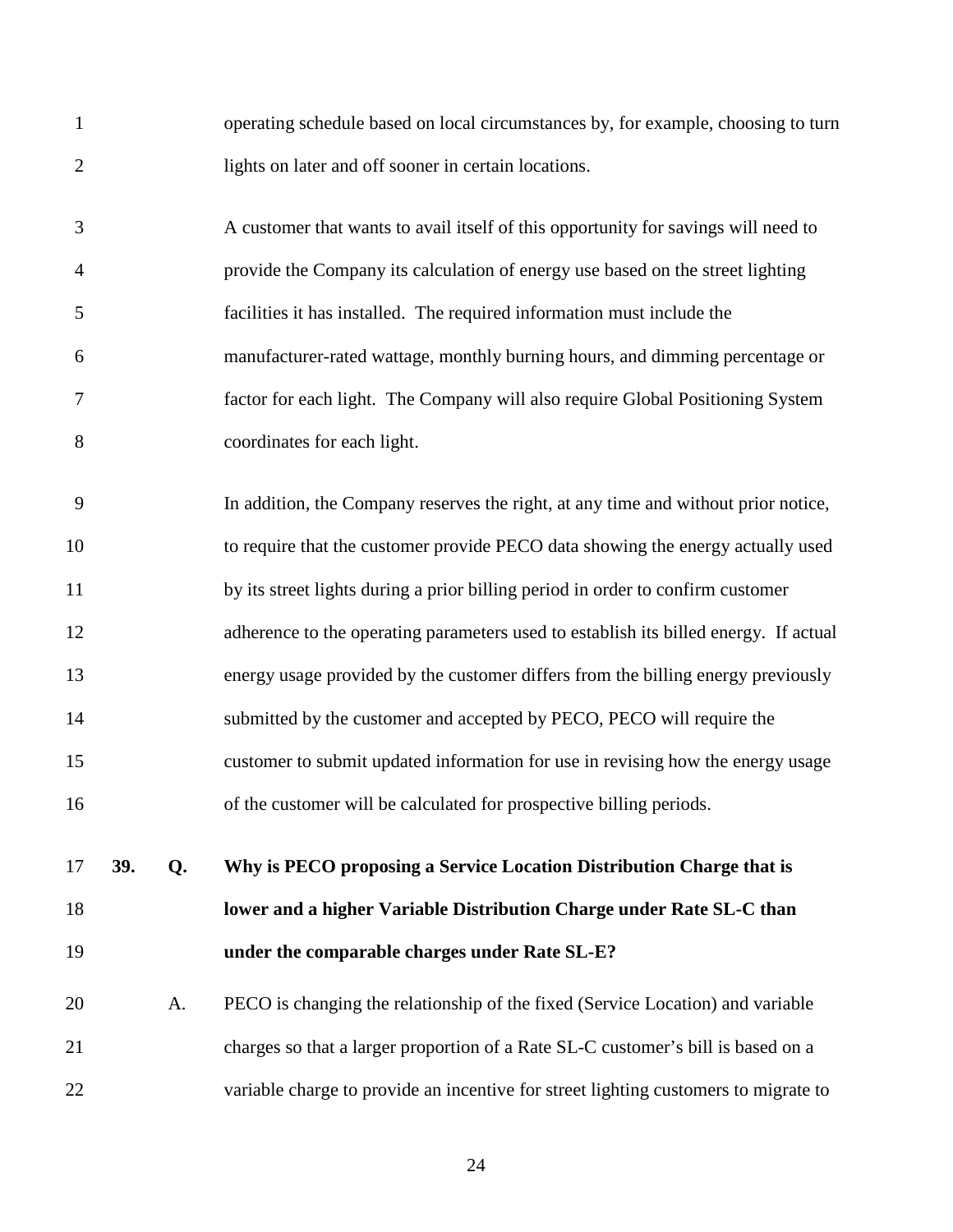| 22             |     |    | Development Rider, and Night Service GS Rider, Night Service HT Rider and           |
|----------------|-----|----|-------------------------------------------------------------------------------------|
| 21             |     | A. | Yes. I will address proposed revisions to PECO's Construction Rider, Economic       |
| 20             |     |    | address?                                                                            |
| 19             | 40. | Q. | Is PECO proposing revisions to any existing tariff riders that you will             |
| 18             |     |    | <b>REVISIONS TO TARIFF RIDERS</b><br>VI.                                            |
| 17             |     |    | proportion of the customer's bill will be based on the variable charge.             |
|                |     |    | and Variable Distribution Charge for customers under Rate SL-E where a larger       |
| 16             |     |    |                                                                                     |
| 15             |     |    | PECO is also proposing a revision to the Service Location Distribution Charge       |
| 14             |     |    | the energy savings that LED lighting will enable.                                   |
| 13             |     |    | expressed by municipal lighting customers and are a reasonable means to achieve     |
| 12             |     |    | PECO believes the changes incorporated in Rate SL-C address the interests           |
| 11             |     |    | recoup the capital investment.                                                      |
| 10             |     |    | the length of time required for the savings in the customer's electric bills to     |
| 9              |     |    | by the need for an up-front capital investment by shortening the pay-back period –  |
| 8              |     |    | the savings from converting to LED lighting will offset the disincentive created    |
| 7              |     |    | customer can achieve from converting to more efficient LED lighting. Increasing     |
| 6              |     |    | to the fixed charge, as PECO proposes for Rate SL-C, increases the bill savings a   |
| 5              |     |    | disincentive to converting to LED lighting. Increasing the variable charge relative |
| $\overline{4}$ |     |    | savings that LED lighting provides. The up-front capital costs can be a             |
| 3              |     |    | lamps requires an up-front capital investment in order to realize the energy        |
| $\overline{2}$ |     |    | lumens as older lighting technology. However, converting to LED fixtures and        |
|                |     |    |                                                                                     |
| $\mathbf{1}$   |     |    | LED lamps. LED lighting uses less electricity to provide the same number of         |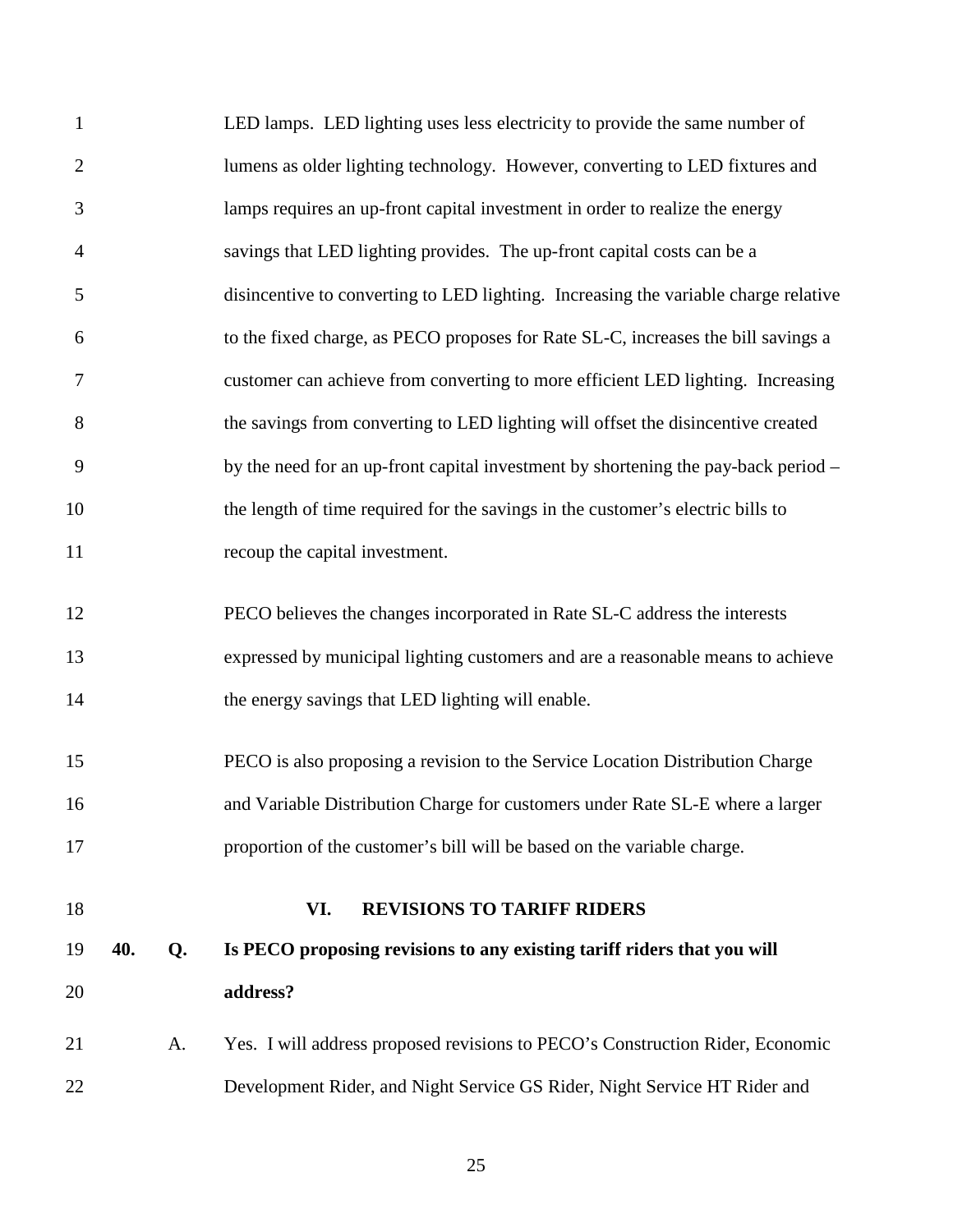| 1              |     |    | Night Service PD Rider ("NSRs"). PECO is also proposing revisions to its Pilot      |
|----------------|-----|----|-------------------------------------------------------------------------------------|
| $\overline{2}$ |     |    | Capacity Reservation Rider ("Pilot CRR").                                           |
| 3              | 41. | Q. | Please describe PECO's proposed revisions to its Construction Rider.                |
| $\overline{4}$ |     | A. | PECO is proposing to revise its Construction Rider when applied in conjunction      |
| 5              |     |    | with its Pilot CRR for customers anticipating business growth and expansion.        |
| 6              |     |    | PECO's Construction Rider is designed to waive the following guarantees of          |
| 7              |     |    | revenue – power factor adjustment, minimum billing demand, and contract             |
| 8              |     |    | minimum – during or immediately following a customer's major construction or        |
| 9              |     |    | expansion period that will require an upward modification of that customer's        |
| 10             |     |    | contract limits or during a receding load period. However, the Construction Rider   |
| 11             |     |    | is not intended to waive the reservations for distribution capacity under the Pilot |
| 12             |     |    | CRR because such reserved capacity does not necessarily represent actual            |
| 13             |     |    | demand.                                                                             |
| 14             |     |    | To clarify the applicability of these riders for customers expecting to increase    |
| 15             |     |    | demand, PECO is proposing to add the following statement to the "Other Riders"      |
| 16             |     |    | section of the Construction Rider: "For customers taking service under PECO's       |
| 17             |     |    | Capacity Reservation Rider (CRR), the terms of the Construction Rider shall only    |
| 18             |     |    | apply to demand that is not covered by the CRR Level as defined within the terms    |
| 19             |     |    | and conditions of the CRR."                                                         |
| 20             | 42. | Q. | What is PECO's Economic Development Rider ("EDR")?                                  |
| 21             |     | A. | The EDR provides for discounts in the Variable Distribution Service Charge of up    |

22 to 15% to eligible customers served on Rates GS, PD or HT. Eligible customers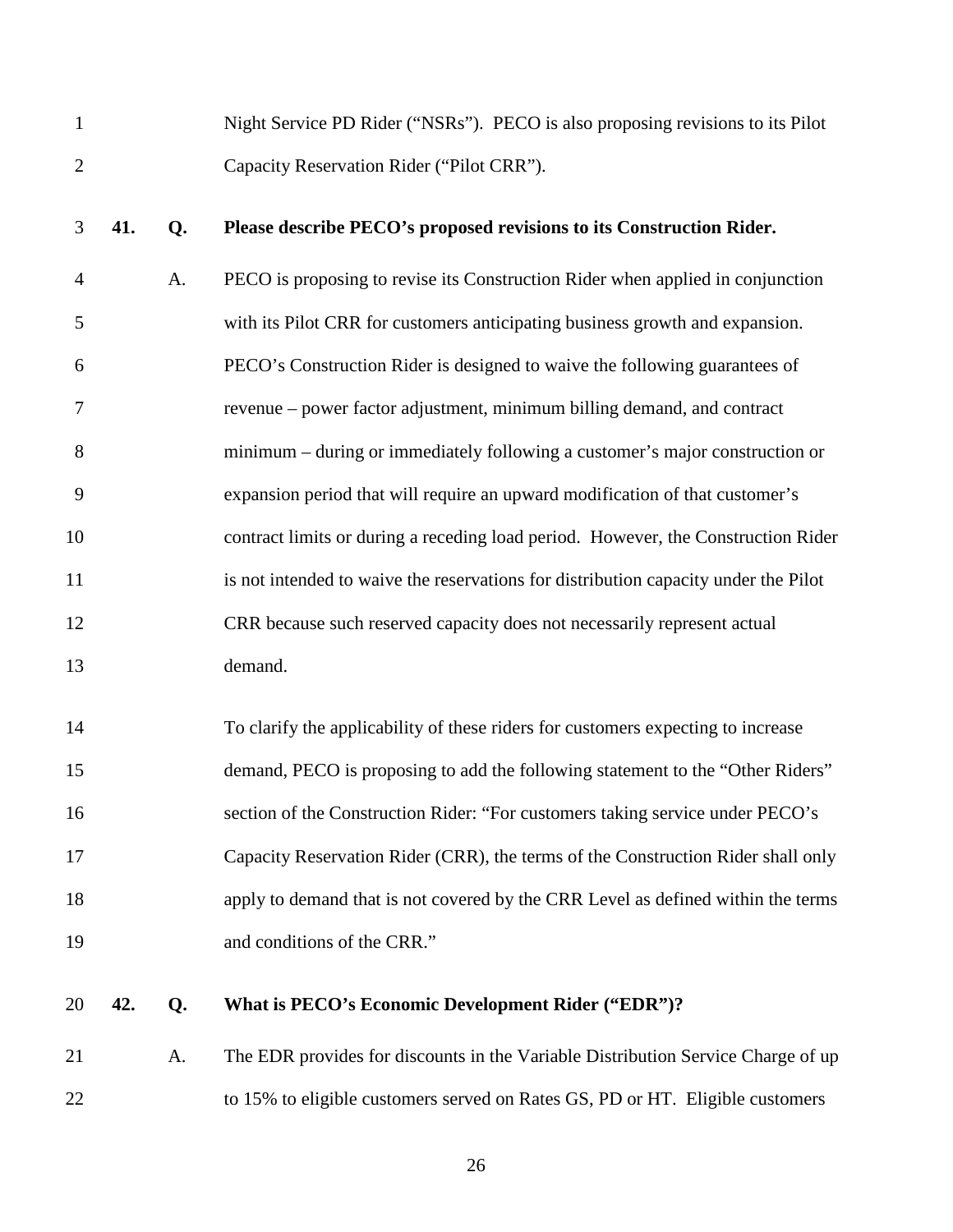|               | must demonstrate employment and load growth or a competitive alternative to |
|---------------|-----------------------------------------------------------------------------|
|               | PECO electric service and a sustained increase in load and an increase in   |
| $\mathcal{R}$ | employment as detailed in the terms of the EDR.                             |

#### 4 **43. Q. Please describe the revisions PECO is proposing to the EDR.**

5 A. PECO is proposing to add additional tariff language to the EDR under Section 6 "Competitive Alternative" Rule II.B.2. as follows: "The rate reduction and 7 payment terms for service may be negotiated and specified in the applicable 8 service agreement. Unless the service agreement provides specific terms 9 governing the billing of charges, Section 17. Billing and Standard Payment 10 Options of the Rules and Regulations of the Tariff shall apply."

11 The purpose of this revision is to provide a mechanism allowing a customer more 12 flexibility when negotiating agreement terms for new or expanded electric service 13 (for example, by allowing customers to pay Contributions In Aid of Construction, 14 or CIAC, over time).

15 Additionally, in PECO's last base rate case, the Company expanded the scope of 16 the EDR to non-manufacturing customers even if those customers do not retrofit 17 their buildings to Leadership in Energy and Environmental Design standards. In 18 this proceeding, PECO is proposing under Rule II.B.1 to further clarify that the 19 EDR is available to both manufacturing and non-manufacturing customers as long 20 as the customers have a viable economic alternative to conducting their operations 21 in the PECO service territory.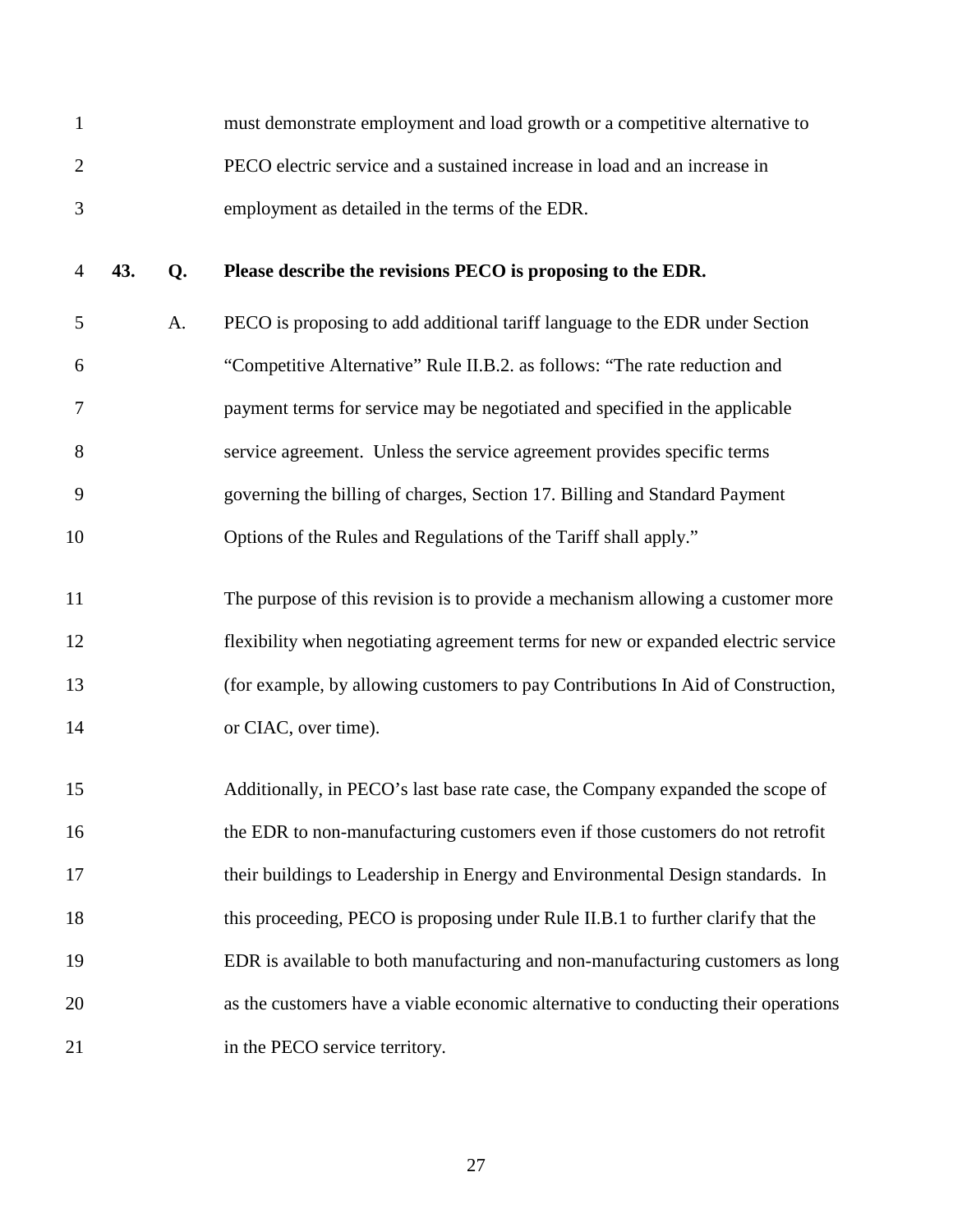#### 1 **44. Q. Please describe the revisions PECO is proposing to its NSRs.**

- 2 A. The nature and purpose of the NSRs are described in Mr. Kehl's testimony, and I 3 will address only the specific tariff revisions. I explained earlier how PECO 4 adjusts customer billing demands based on the measured power factor under Rule 5 15.3. However, PECO's tariff does not clearly address how power factor impacts 6 the billing of customers served under the terms of the NSRs.
- 7 PECO is therefore proposing to add the following statement to the Rate Impact 8 provisions within each NSR: "The measured power factor used for power factor 9 adjustment in accordance with Rule 15.3 shall be the power factor coincident with 10 the customer's maximum measured demand during On-Peak hours." This 11 clarification is consistent with PECO's current practice and provides an incentive 12 to customers served under the NSRs to shift peak demands from on-peak hours to 13 off-peak hours, which by extension may shift the customer's lowest power factor 14 measurement into off-peak hours.
- 

15 **45. Q. What is the Pilot CRR?** 

16 A. The Pilot CRR is a rider setting forth the terms and conditions of service that 17 apply to customers who operate their own generation in parallel with the 18 Company's distribution system and, therefore, need to reserve capacity on 19 PECO's distribution system to serve their load when their generators are off-line. 20 The Pilot CRR also applies to customers who want to reserve capacity in excess 21 of their present demand from the PECO distribution system for new business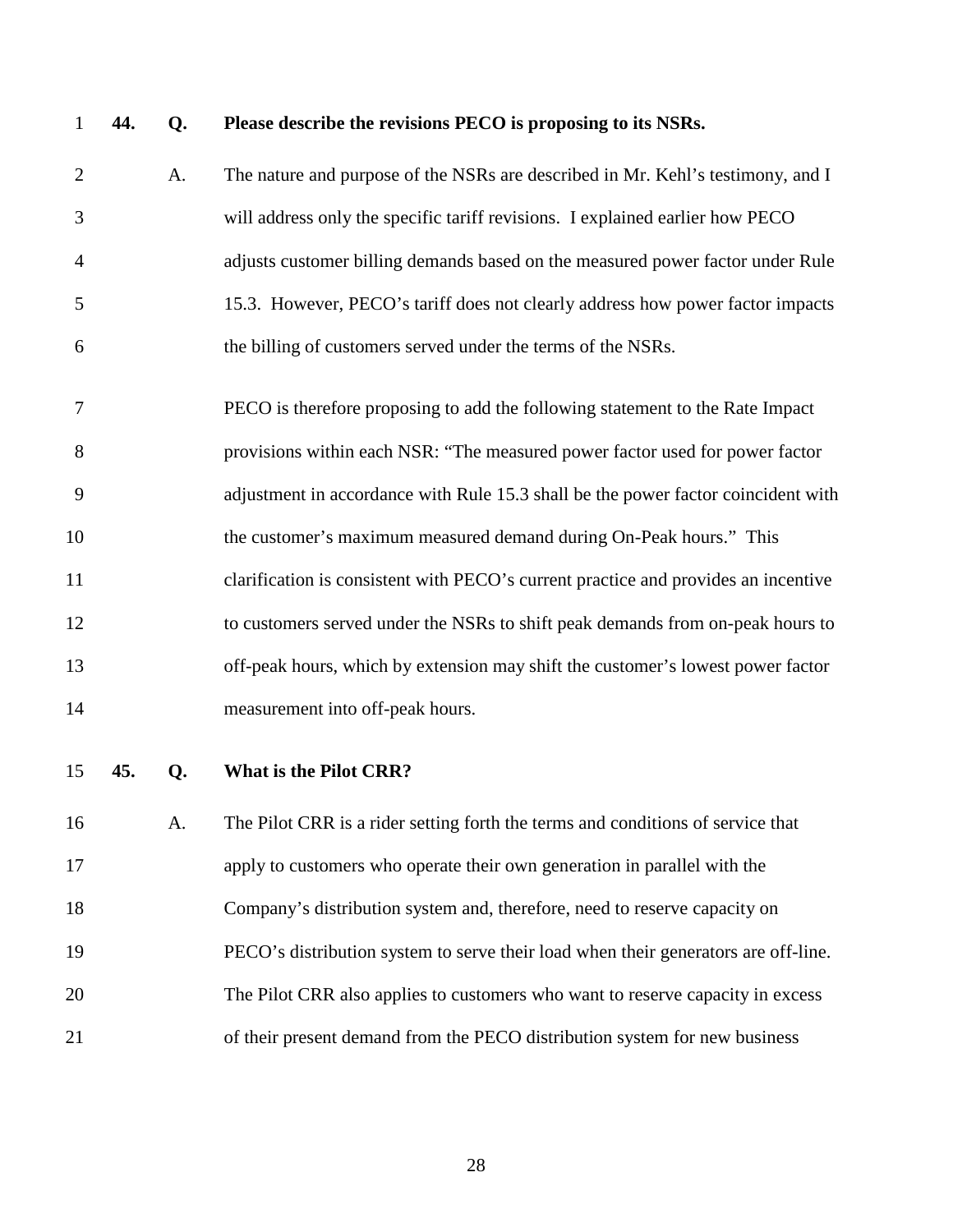| $\mathbf{1}$   |     |    | growth or expansion. The Pilot CRR currently set forth in the Company's tariff      |
|----------------|-----|----|-------------------------------------------------------------------------------------|
| $\overline{2}$ |     |    | was the product of the settlement of the Company's 2015 base rate case.             |
| 3              | 46. | Q. | Is the Company proposing any changes to the Pilot CRR?                              |
| $\overline{4}$ |     | A. | Yes, the Company is proposing some minor wording changes for clarification.         |
| 5              |     |    | However, at this time, the Company is not proposing substantive changes to the      |
| 6              |     |    | Pilot CRR, permanently instituting the pilot, or applying the CRR to generators     |
| 7              |     |    | that were online prior to January 1, 2016.                                          |
| 8              |     |    | One of the key purposes of the Pilot CRR was to allow PECO the opportunity to       |
| 9              |     |    | apply the CRR rules to customers and collect data on the application of the CRR.    |
| 10             |     |    | However, by its terms the CRR was "grandfathered" so that it did not apply to       |
| 11             |     |    | customers whose generating facilities were online prior to January 1, 2016.         |
| 12             |     |    | PECO has had only eight customers whose generator came online after January 1,      |
| 13             |     |    | $2016$ – and because those customers initially submitted requests to PECO to        |
| 14             |     |    | operate generation in parallel with the Company's distribution system in 2015 and   |
| 15             |     |    | thus had made all of their financial decisions regarding its generator prior to the |
| 16             |     |    | grandfathering date, PECO extended the grandfathering clause to those               |
| 17             |     |    | customers. No additional generators have come online since that date.               |
| 18             |     |    | Consequently, at this time, PECO has no customers on the CRR.                       |
| 19             |     |    | At this time, PECO is aware of about ten customers who are actively considering     |
| 20             |     |    | the installation of parallel generation. Those customers will not be grandfathered, |
| 21             |     |    | and will be subject to the CRR. PECO expects to gather data from that population    |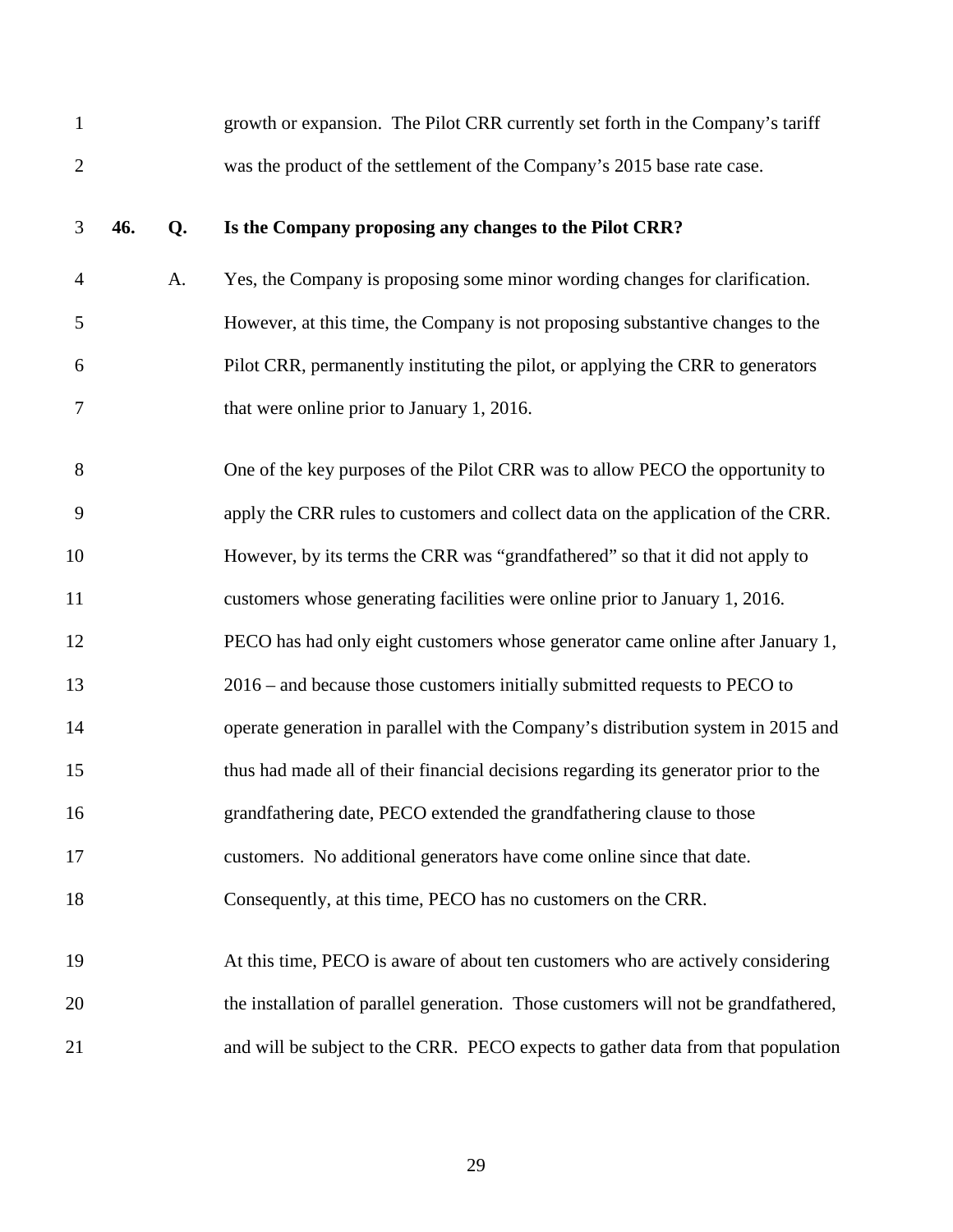1 of customers and present that data in its next base rate proceeding, along with any 2 Pilot CRR changes that might be warranted by such data.

#### 3 **47. Q. Would you like to address any other issues related to the Pilot CRR?**

4 A. Yes. In the Joint Petition for Settlement from PECO's last base rate case 5 proceeding at Docket R-2015-2468981 ("2015 Settlement"), the Company agreed 6 to collect data regarding the coincident peaks for customers with distributed 7 generation deployed on its system. Specifically, PECO analyzed hourly data for a 8 sample containing approximately 400 solar customers and 40 customers with 9 larger generation (e.g., CHP systems) operating in parallel with the Company's 10 distribution system. The data, which are broken down by combined heat and 11 power ("CHP") customers, intermittent renewable commercial customers and 12 intermittent renewable residential customers, was previously provided to the 13 **parties to the 2015 Settlement.** 

#### 14 **48. Q. Is PECO proposing any new Riders?**

15 A. Yes, PECO is proposing a new Pilot Electric Vehicle Direct Current Fast Charger 16 ("EV DCFC") Rider, or "Pilot EV-FC", to support transportation electrification 17 by encouraging the buildout of publicly available (or workplace fleet) fast 18 charging stations through reduced demand charges. PECO is proposing this five-19 year pilot, effective July 1, 2019, in order to better understand the potential 20 benefits and challenges associated with offering and serving public EV DCFC 21 installations. Since this will be a pilot, PECO is not speculating on the projected 22 number of customers that might qualify for and enroll on the EV-FC Rider. As a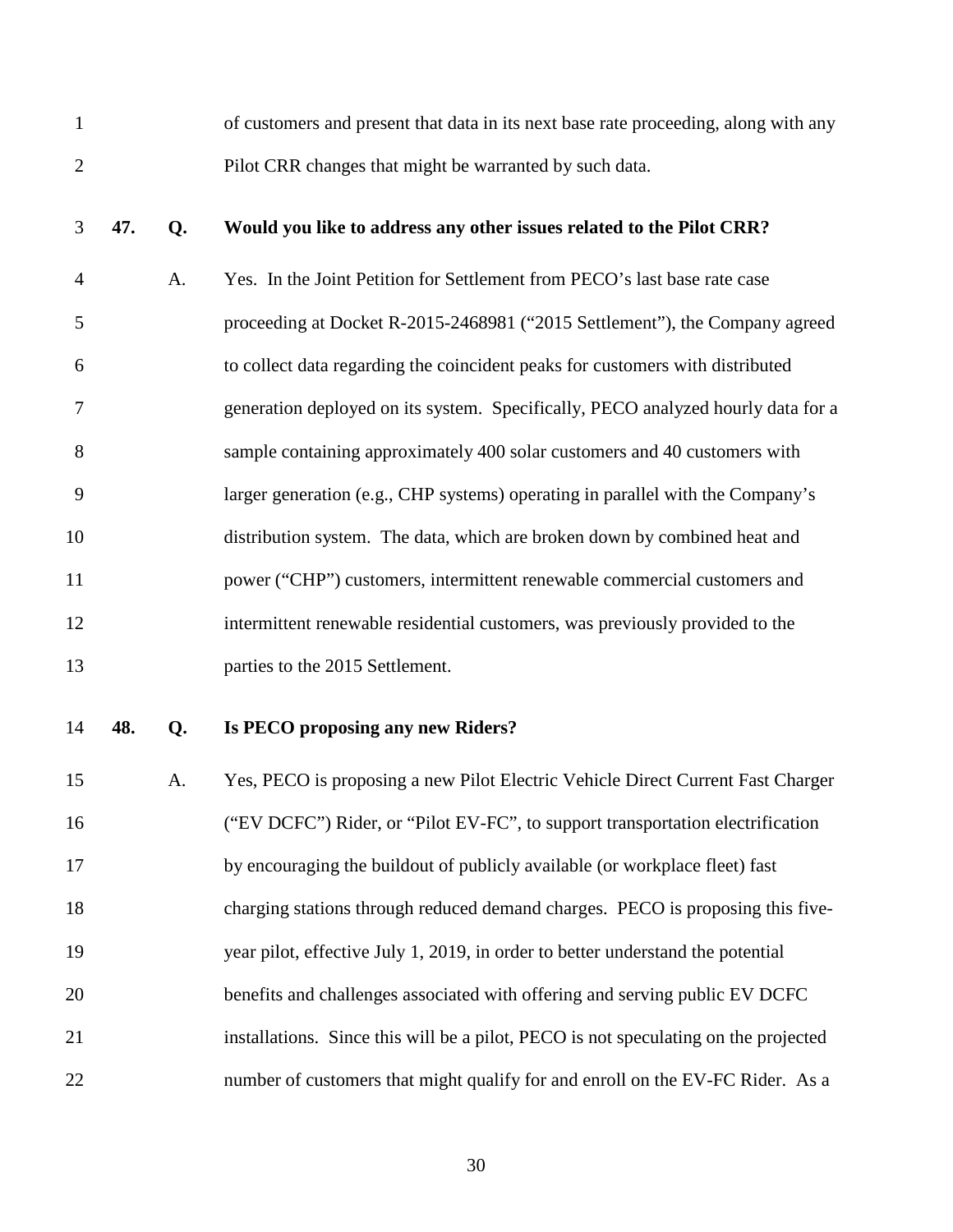1 result, PECO is not projecting related capital additions, associated revenues, or 2 associated expenses in this proceeding.

#### 3 **49. Q. Please describe the terms and conditions of the Pilot EV-FC Rider.**

4 A. PECO will apply a demand (kW) credit initially equal to 50% of a DCFC's 5 nameplate capacity rating for customers installing a publicly available DCFC 6 served under base rates GS, PD, or HT. The Company will determine whether an 7 EV DCFC is considered to be eligible based on two factors: (1) Its location, and 8 (2) the utilization of any proprietary charging network or technology that limits its 9 compatibility to an exclusive subset of Electric Vehicles. (Exceptions will be 10 made for DCFCs dedicated solely to workplace fleet charging.) The demand 11 credit will be available for a 30-month term or until the pilot concludes, 12 whichever comes first. The Company reserves the right to reduce the demand 13 credit based on a comparison of the customer's peak demands before and after 14 installation of the DCFC. PECO will consider a DCFC to be exempt from the 15 resale provisions outlined in Tariff Rule 13.1, pending issuance of a Final Order 16 on Commission Docket # M-2017-2604382. The Pilot EV-FC rider has been 17 included as a tariff page in the Company's proposed Tariff No. 6; see Exhibit 18 MK-2.

#### 19 **VII. SECTION 1307 SURCHARGE MECHANISMS**

20 **50. Q. What is a Section 1307 surcharge mechanism?** 

21 A. Section 1307 of the Public Utility Code, 66 Pa. C.S. § 1307, authorizes utilities to 22 establish automatic adjustment clauses that allow them to recover, outside of a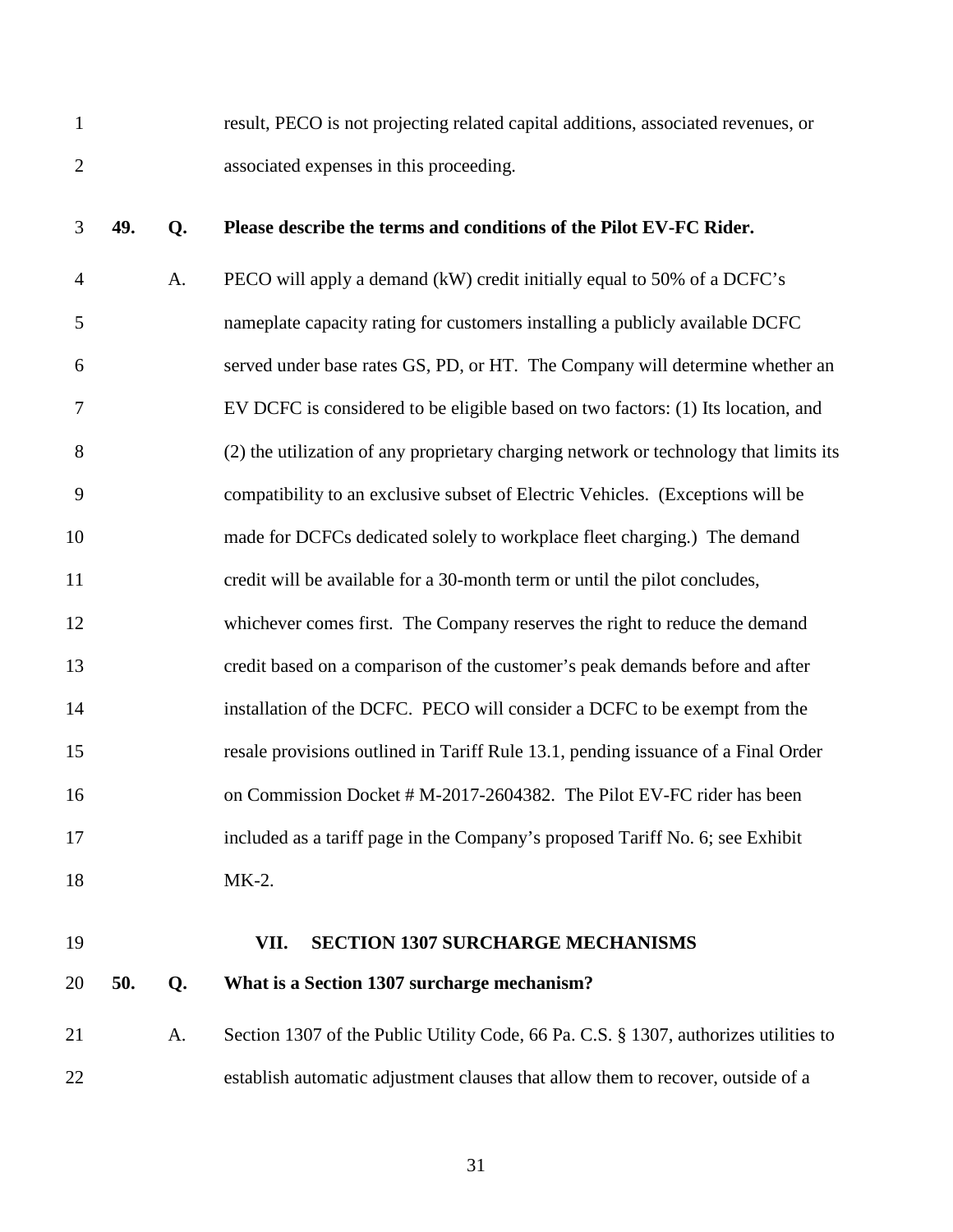| $\mathbf 1$    |     |    | base rate proceeding, specific, designated categories of costs. Cost recovery is     |
|----------------|-----|----|--------------------------------------------------------------------------------------|
| $\overline{2}$ |     |    | subject to annual review and reconciliation, such that over or under-recoveries of   |
| 3              |     |    | actual costs are refunded to customers or recouped, as applicable. The operation     |
| $\overline{4}$ |     |    | of Section 1307 clauses is also subject to annual public hearings and periodic       |
| 5              |     |    | audits by the Commission.                                                            |
| 6              | 51. | Q. | Is PECO proposing changes to any Section 1307 surcharge mechanisms?                  |
| $\overline{7}$ |     | A. | Yes, the Company is proposing to revise its Universal Service Fund Charge            |
| 8              |     |    | ("USFC") and to eliminate its Smart Meter Cost Recovery Surcharge                    |
| 9              |     |    | ("SMCRS"). The Company also proposes to clarify its billing practices under the      |
| 10             |     |    | Generation Supply Adjustment ("GSA").                                                |
|                |     |    |                                                                                      |
| 11             | 52. | Q. | Please describe the change PECO is proposing to its USFC.                            |
| 12             |     | A. | PECO is removing selected phase-out language from the C-Factor that was only         |
| 13             |     |    | applicable to 2017. PECO is also removing selected Correction Factor language        |
| 14             |     |    | from the F-Factor that was only applicable to 2016 and 2017. The other terms         |
| 15             |     |    | and conditions of the USFC are not changing.                                         |
| 16             | 53. | Q. | Why is PECO eliminating the SMCRS?                                                   |
| 17             |     | A. | PECO rolled its smart meter costs into its base rates in its last base rate case but |
| 18             |     |    | retained the SMCRS to refund or recoup any over or under collection balance on       |
| 19             |     |    | the effective date of the new base rates. That reconciliation has been completed     |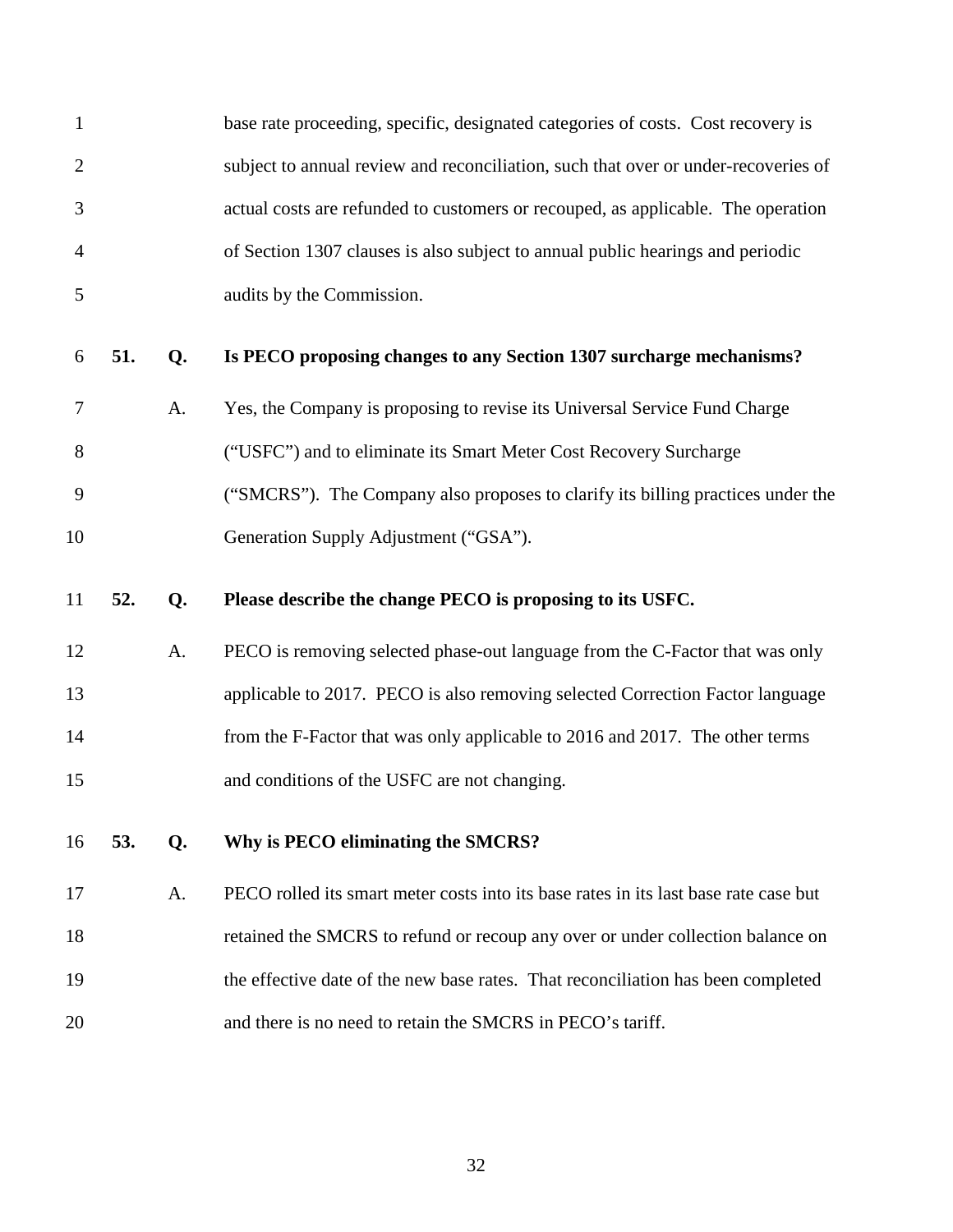| $\mathbf{1}$   | 54. | Q. | Please describe the change PECO is proposing to the GSA.                            |
|----------------|-----|----|-------------------------------------------------------------------------------------|
| $\overline{2}$ |     | A. | PECO is proposing to clarify that quarterly changes in the GSA rate are not         |
| 3              |     |    | prorated in calculating generation charges on a customer's bill under PECO's        |
| 4              |     |    | existing billing practices.                                                         |
| 5              |     |    | VIII. MISCELLANEOUS                                                                 |
| 6              | 55. | Q. | What are the miscellaneous revisions that are being proposed by PECO and            |
| 7              |     |    | reflected in Tariff No. 6?                                                          |
| 8              |     | A. | The miscellaneous revisions fall into two categories. First, PECO proposes          |
| 9              |     |    | changes to align its electric tariff with changes it recently made to PECO's gas    |
| 10             |     |    | tariff. Second, PECO proposes to remove obsolete terms and correct                  |
| 11             |     |    | typographical errors.                                                               |
| 12             | 56. | Q. | Please describe the revisions in the first category you identified above.           |
| 13             |     | A. | PECO is proposing two related revisions, as follows:                                |
| 14             |     |    | <b>Release of Information.</b> Rule 21.2 of PECO's Gas Service Tariff describes the |
| 15             |     |    | Company's solicitation practices associated with providing Low Volume               |
| 16             |     |    | Transportation gas customers the opportunity to authorize the release of their      |
| 17             |     |    | confidential information. PECO is proposing to add Rule 23.8 to its Electric        |
| 18             |     |    | Service Tariff to mirror Gas Service Tariff Rule 21.2 for electric customers with   |
| 19             |     |    | demands of up to 500 kW.                                                            |
| 20             |     |    | Billing Options. PECO modified Rule 16.2 in its Gas Service Tariff to clarify       |
| 21             |     |    | that the customer's natural gas supplier is responsible for communicating the       |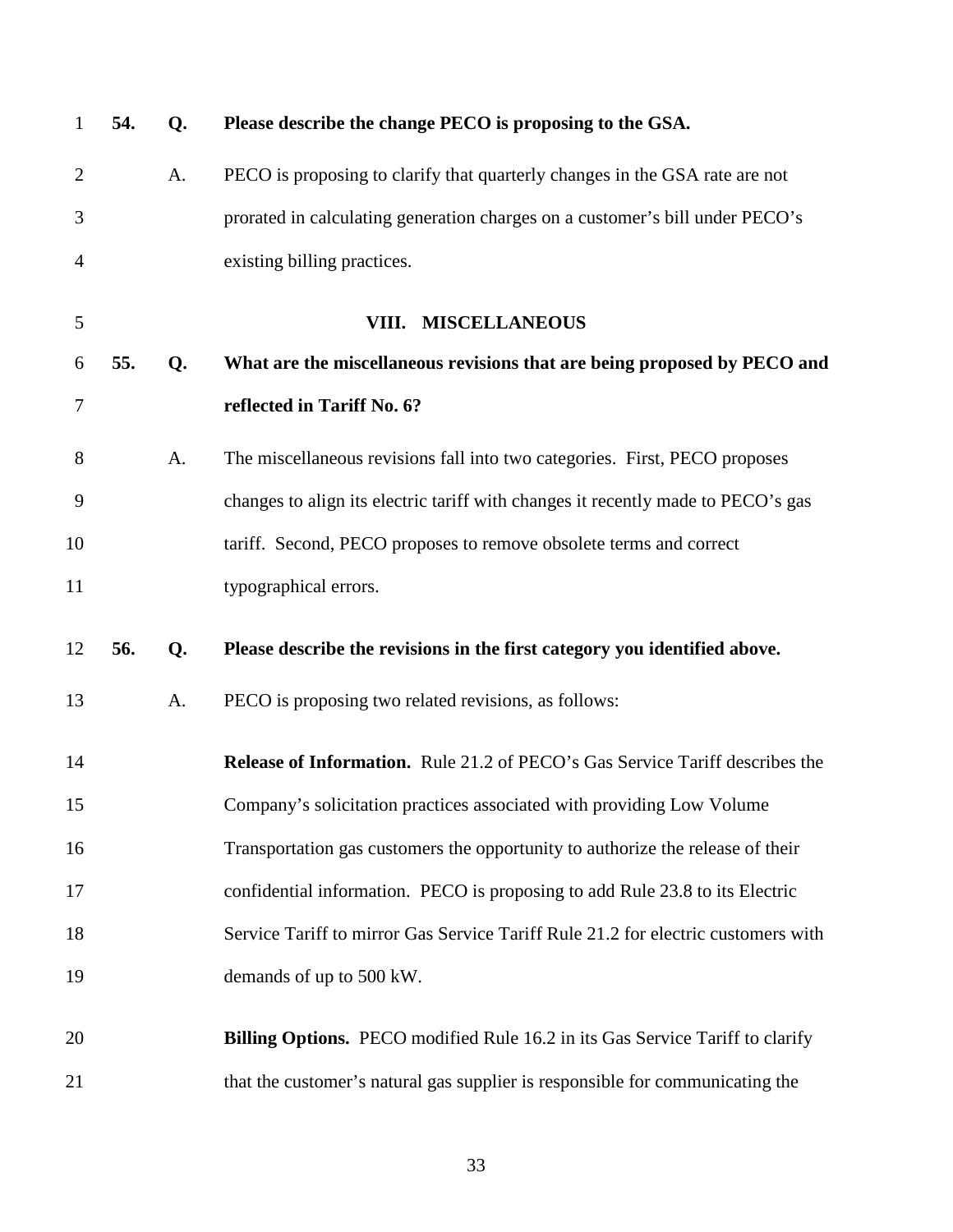| $\mathbf{1}$   |     |    |     | billing options to the Company. PECO proposes to add similar language to Rule   |
|----------------|-----|----|-----|---------------------------------------------------------------------------------|
| $\overline{2}$ |     |    |     | 17.2 of its Electric Service Tariff, clarifying that the EGS is responsible for |
| 3              |     |    |     | communicating the customer's billing option to PECO.                            |
| 4              | 57. | Q. |     | Please describe the revisions in the second category you identified above.      |
| 5              |     | A. |     | These are minor revisions that consist of the following:                        |
| 6              |     |    | (1) | References in Tariff No. 6 to the Auxiliary Service Rider and                   |
| 7              |     |    |     | the Off-Peak Rider will be removed because those Riders are                     |
| 8              |     |    |     | no longer part of PECO's tariff.                                                |
| 9              |     |    | (2) | The sentence in the Night Service GS Rider that references                      |
| 10             |     |    |     | "blocking of the energy charges contained in the Variable"                      |
| 11             |     |    |     | Distribution Charges CTC" will be removed because PECO                          |
| 12             |     |    |     | no longer charges a Competitive Transition Charge or                            |
| 13             |     |    |     | "CTC."                                                                          |
| 14             |     |    | (3) | The acronym "kVa" will be corrected to "kVA" throughout                         |
| 15             |     |    |     | PECO's tariff for technical accuracy.                                           |
| 16             |     |    | (4) | The explanation of "Standard High-Tension" within the                           |
| 17             |     |    |     | definition of "Service" will be updated to include nominal                      |
| 18             |     |    |     | voltage information and modified from "3 wires" to "3 or 4                      |
| 19             |     |    |     | wires," consistent with PECO's current practices and                            |
| 20             |     |    |     | consistent with the current explanation of "Standard Primary"                   |
| 21             |     |    |     | service immediately preceding it.                                               |
| 22             |     |    | (5) | A citation of 52 Pa. Code § 57.81 will be added to Tariff                       |
| 23             |     |    |     | Rule 7.3 to capture the relationship between PECO's terms                       |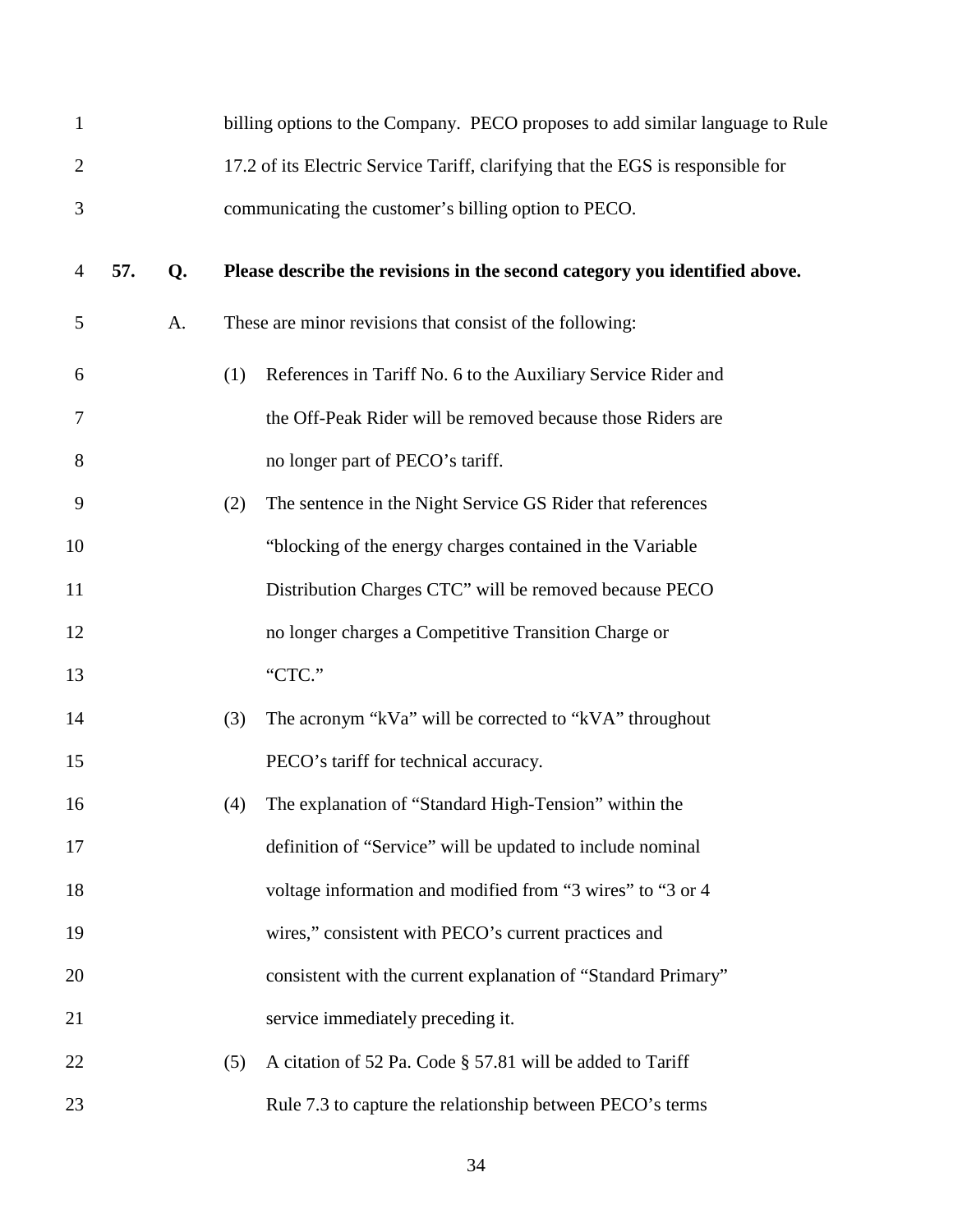| $\mathbf{1}$   |     | and conditions for underground service in new residential     |
|----------------|-----|---------------------------------------------------------------|
| $\overline{2}$ |     | developments and Chapter 57 of the Commission's               |
| 3              |     | regulations.                                                  |
| 4              | (6) | The reference to Procurement Class 3 will be removed from     |
| 5              |     | the Auction Revenue Rights paragraph on the GSA tariff        |
| 6              |     | page for Procurement Classes 1 and 2.                         |
| 7              | (7) | The reference to Tariff Rule 22 will be removed from          |
| 8              |     | Paragraph (b) under "Determination of Demand" on the Rate     |
| 9              |     | GS General Service page.                                      |
| 10             | (8) | The phrase "(Purchased Generation Adj.)" will be added to     |
| 11             |     | the GSA tariff page for Procurement Class 3/4 in the "E-      |
| 12             |     | Factor" of the GSA formula to correspond to the name used     |
| 13             |     | to explain this term in the glossary of terms provided on the |
| 14             |     | reverse side of the first page of a customer's bill for       |
| 15             |     | clarification based on the customer's feedback.               |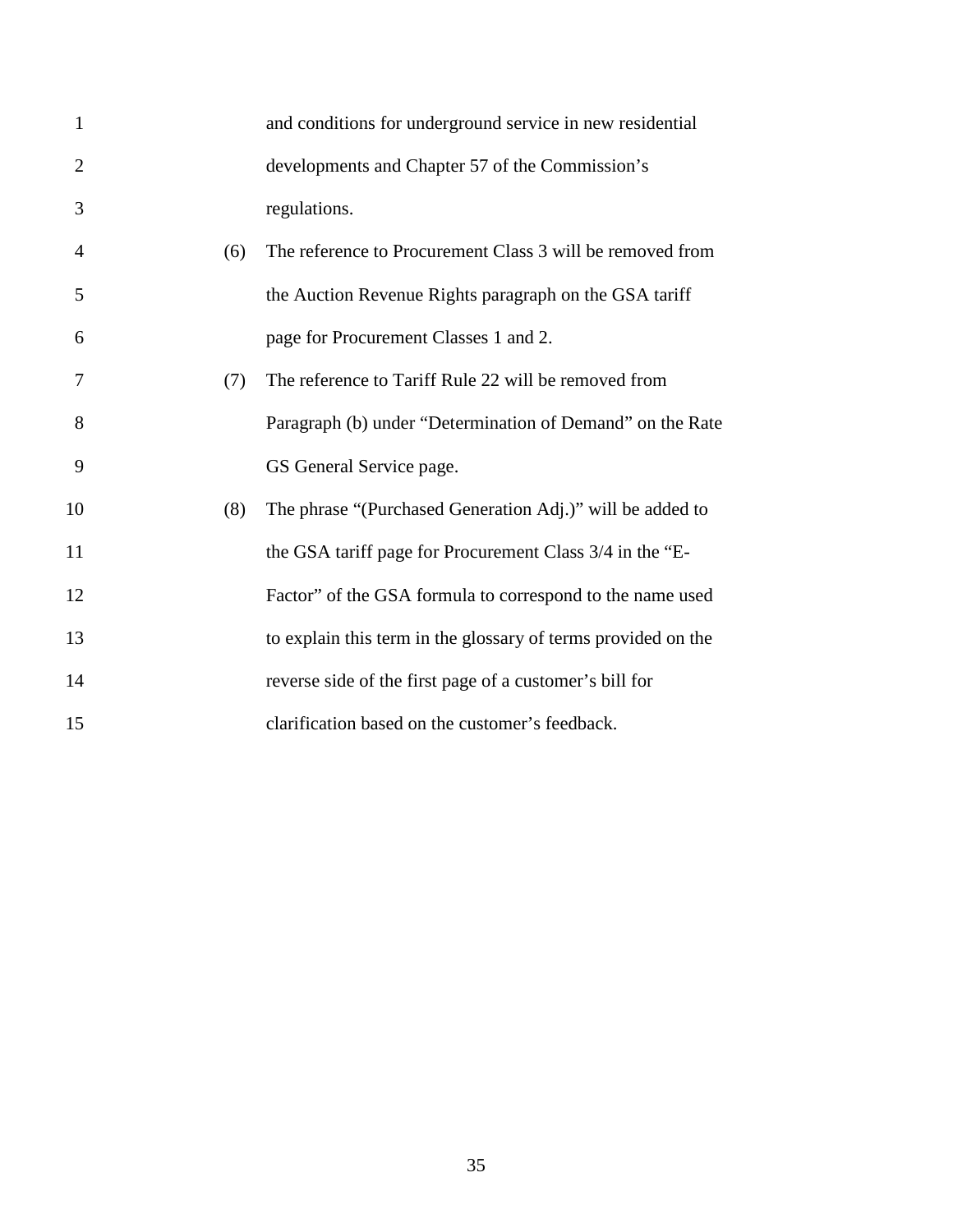| $\mathbf{1}$<br>$\overline{2}$ |     |    | <b>INTERCONNECTION OF</b><br>IX.<br><b>CUSTOMER-OWNED GENERATION</b>                    |
|--------------------------------|-----|----|-----------------------------------------------------------------------------------------|
| 3                              | 58. | Q. | In the Joint Petition for Settlement of Rate Investigation which the                    |
| $\overline{4}$                 |     |    | Commission approved in PECO's last base rate proceeding at Docket No. R-                |
| 5                              |     |    | 2015-2468981, the Company agreed to revise its terms and conditions for                 |
| 6                              |     |    | interconnection of customer-owned generation and committed to use best                  |
| 7                              |     |    | efforts to provide certificates of completion ("COCs") within specific time             |
| 8                              |     |    | periods. Has the Company satisfied this commitment?                                     |
| 9                              |     | A. | Yes. In 2016 and 2017, approximately 85% of the 1,452 COCs for which PECO               |
| 10                             |     |    | has adequate data were returned within 10 business days of the date of either (1) a     |
| 11                             |     |    | successful witness test or inspection; or $(2)$ a waiver of the witness test/inspection |
| 12                             |     |    | requirement by the Company. I am not aware of any formal or informal                    |
| 13                             |     |    | complaints from customers during that period regarding the processing time for          |
| 14                             |     |    | COCs.                                                                                   |
| 15                             |     |    | As discussed by Mr. Innocenzo, PECO launched a distributed generation                   |
| 16                             |     |    | interconnection portal in November of 2017 that allows developers and customers         |
| 17                             |     |    | to submit their applications online and track the progress and status of                |
| 18                             |     |    | applications. In addition to streamlining the interconnection process, developers       |
| 19                             |     |    | and customers can electronically sign and submit COCs to PECO for final                 |
| 20                             |     |    | approval. PECO confirms receipt of the signed COCs and tracks the COC final             |
| 21                             |     |    | approval processing time for each application.                                          |